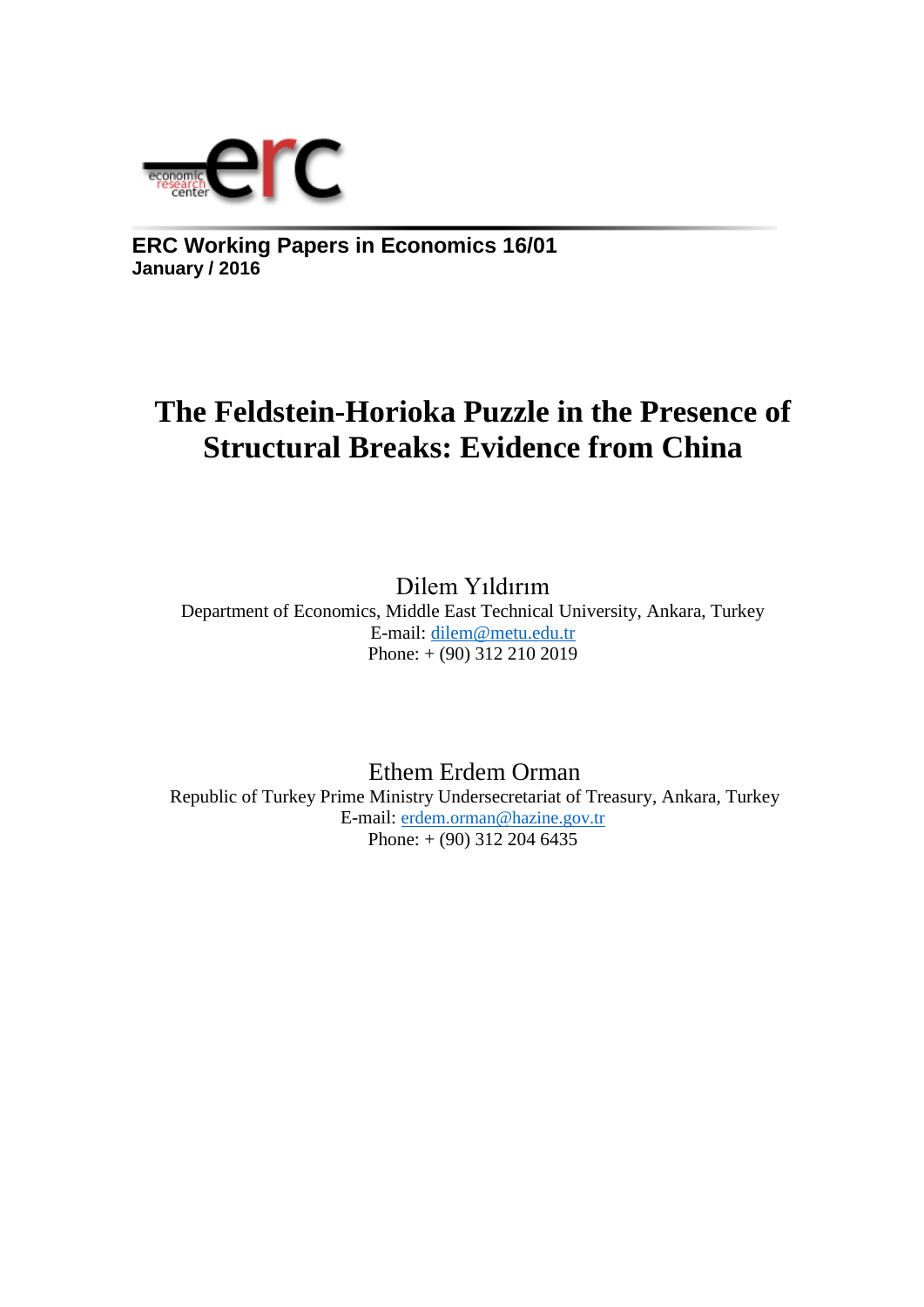# **THE FELDSTEIN-HORIOKA PUZZLE IN THE PRESENCE OF STRUCTURAL BREAKS: EVIDENCE FROM CHINA**

### **DİLEM YILDIRIM**

Department of Economics, Middle East Technical University, 06531, Ankara, TURKEY Email: [dilem@metu.edu.tr,](mailto:dilem@metu.edu.tr) Phone: +90 312 210 2019, Fax: +(90) 312 210 7964

### **ETHEM ERDEM ORMAN**

Republic of Turkey Prime Ministry Undersecretariat of Treasury, 06510, Ankara, TURKEY Email: [erdem.orman@](mailto:deger@metu.edu.tr)hazine.gov.tr, Phone: +90 312 204 6435, Fax: +(90) 312 204 7487

Corresponding Author: Dilem YILDIRIM, [dilem@metu.edu.tr,](mailto:dilem@metu.edu.tr) phone: +90 312 210 2019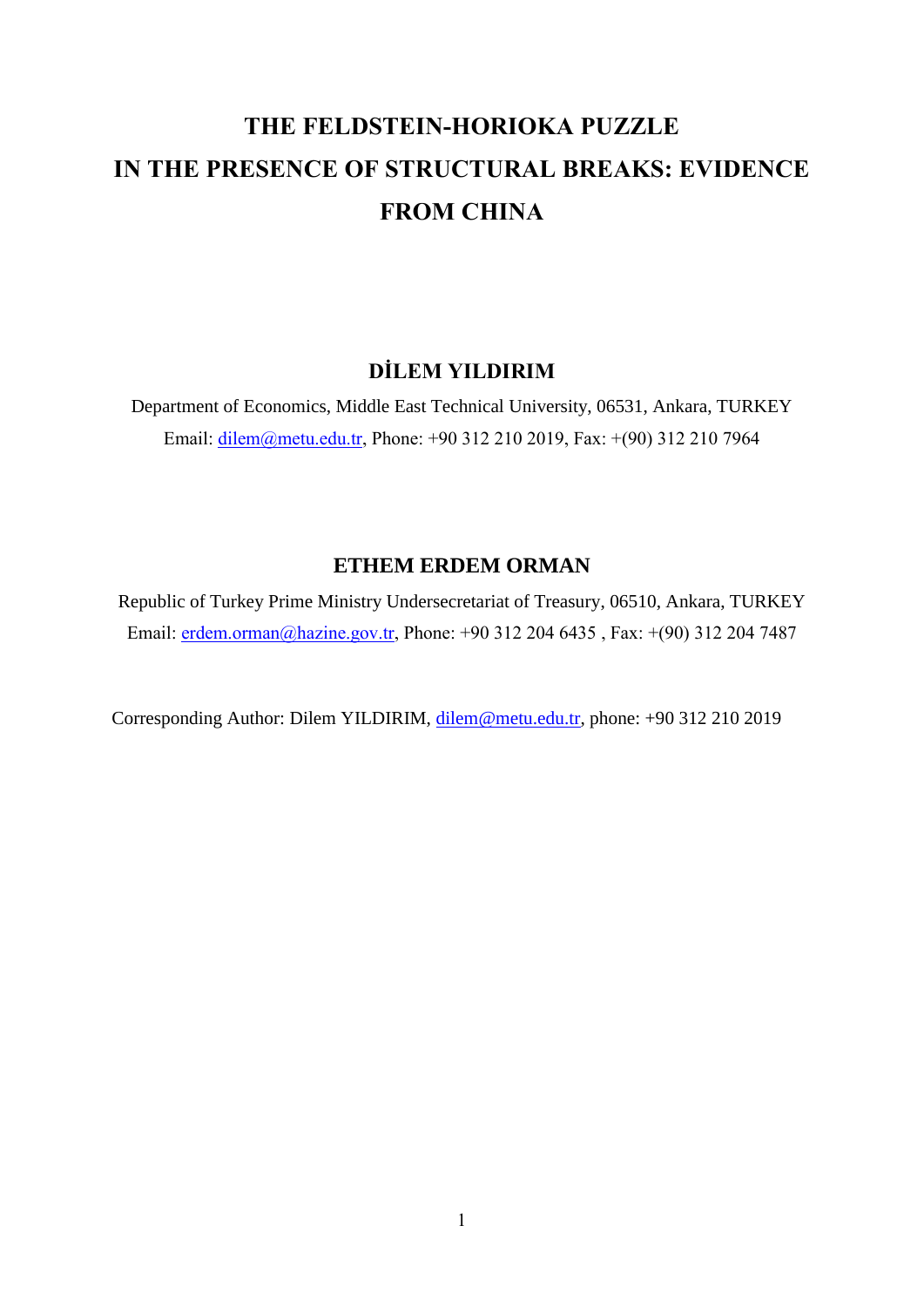## **THE FELDSTEIN-HORIOKA PUZZLE IN THE PRESENCE OF STRUCTURAL BREAKS: EVIDENCE FROM CHINA**

#### **Abstract**

This study explores the empirical validity of the Feldstein-Horioka puzzle for China in the presence of structural breaks. To this end, we employ the recently proposed multiple-break cointegration test of Maki (2012), along with the one-break Gregory and Hansen (1996) cointegration test. Once the existence of the cointegration between domestic savings and investment is ensured by allowing for endogenous structural breaks, Fully Modified Ordinary Least Squares (FMOLS) and Dynamic Ordinary Least Squares (DOLS) estimation procedures are implemented to obtain reliable inferences from the cointegrating regression. Empirical results reveal that the relationship between Chinese domestic savings and investment has changed with the regime shift towards flexible exchange rates and the 2008- 2009 global financial crises. More specifically, with the introduction of managed floating exchange rate regime, a substantial reduction is observed in the almost unitary saving retention coefficient of the fixed exchange rate period. Furthermore, the correlation has experienced a slight increase since 2009, which coincides with the worldwide protectionist policies adopted in the depth of the global financial crisis.

**Keywords:** Feldstein-Horioka puzzle, saving-investment association, capital mobility, exchange rate regimes, 2008-2009 global financial crises, cointegration, structural breaks, China

**JEL classification numbers**: E21, E22, F21, C22, C51, G01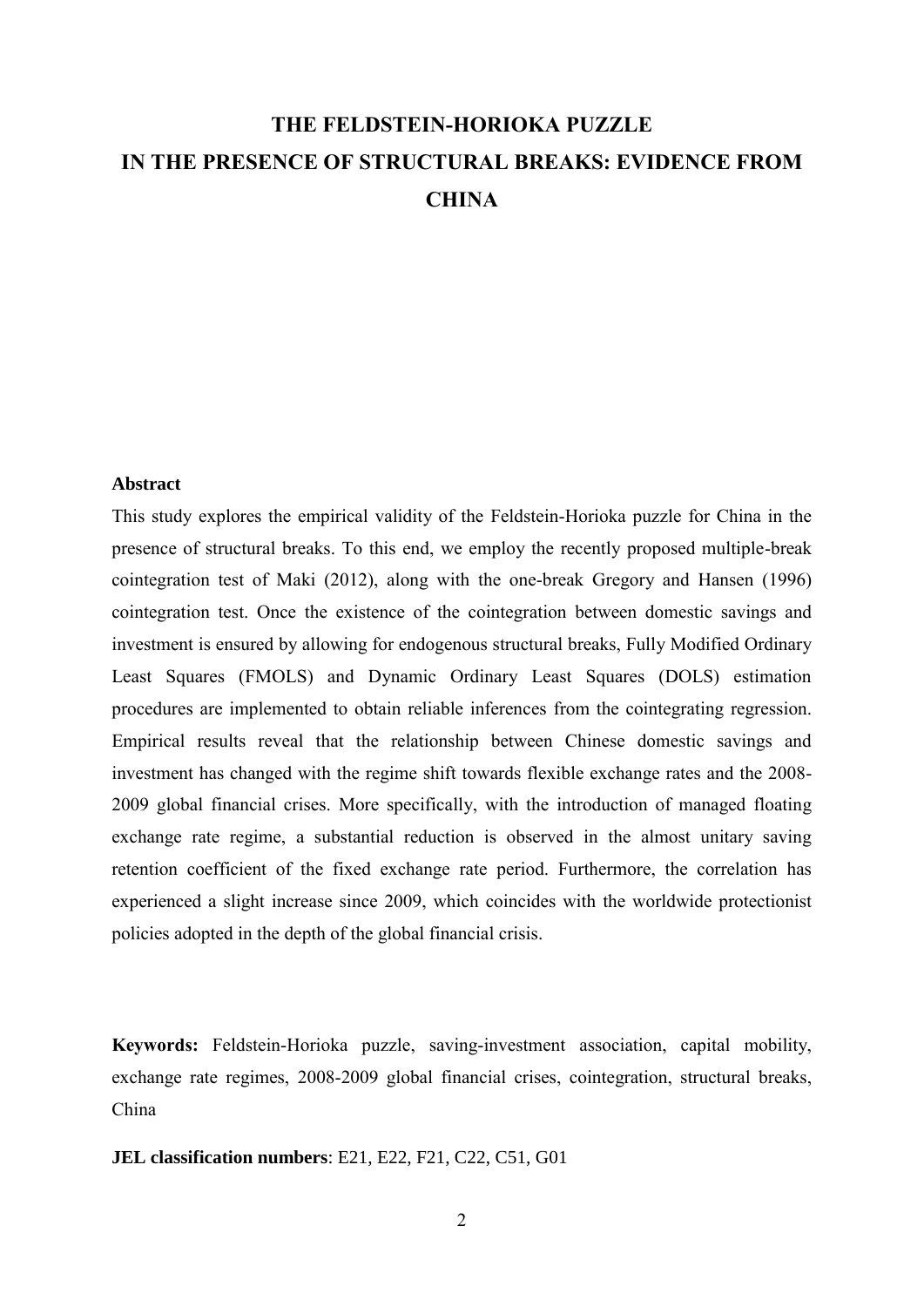#### **1. Introduction**

The term 'puzzle' is used by economists to define the case where empirical findings do not confirm the theoretical expectations. One of the most famous puzzles in open economy macroeconomics is the so-called Feldstein-Horioka puzzle, introduced by Feldstein and Horioka (henceforth FH) in 1980. In their seminal paper, FH argue that domestic savings and investment should be perfectly correlated in a closed economy since investments are bound to be solely funded by domestic savings. In an economy with perfect capital mobility, on the other hand, the relationship tends to disappear as domestic investment can be financed by worldwide pool of saving, while domestic saving seeks for global investment opportunities with the highest returns. With this argument, FH conduct a cross-sectional analysis for 16 OECD countries over the period 1960-1974. They observe that domestic savings and investment are strongly correlated and the relation has not weakened over time, suggesting that capital is immobile in the OECD countries. These empirical findings, however, strongly contradict with the situation of perfect capital mobility of industrialized countries, which was achieved via financial market deregulations and liberalization of capital controls. This contradiction was named as the FH puzzle and has raised a great deal of attention among economists.

Since then the FH puzzle has been one of the most explored issues in international finance, with numerous studies attempting to solve the puzzle. Some of these studies, including Summers (1988), Obstfeld and Rogoff (1995), Coakley et al. (1996), and Ho (2003) refuse that high correlation between domestic savings and investment indicates low capital mobility. They argue that exogenous factors like long-run current account solvency constraint, government policies targeting sustainable current account, size of countries, and domestic and global production shocks may breed a strong saving-investment link.

On the other hand, supporting the approach of FH, other studies attempt to explain the puzzling results on methodological and econometric grounds by applying cross-section, panel data or time series estimation procedures. Despite a vast number of investigations (e.g. Frankel et al., 1986; Krol, 1996; Corbin, 2001; Kollias et al., 2008; Murthy, 2009), whether the FH puzzle is valid or not remains largely inconclusive within the cross-sectional or panel data context. Studies, adopting time series methods, mainly focus on the role of policy regime changes. Sarno and Taylor (1998), De Vita and Abbott (2002), Özmen and Parmaksız (2003a, 2003b), and Mastroyiannis (2007), among others, argue that policy regime changes might introduce structural breaks into the relationship between savings and investment.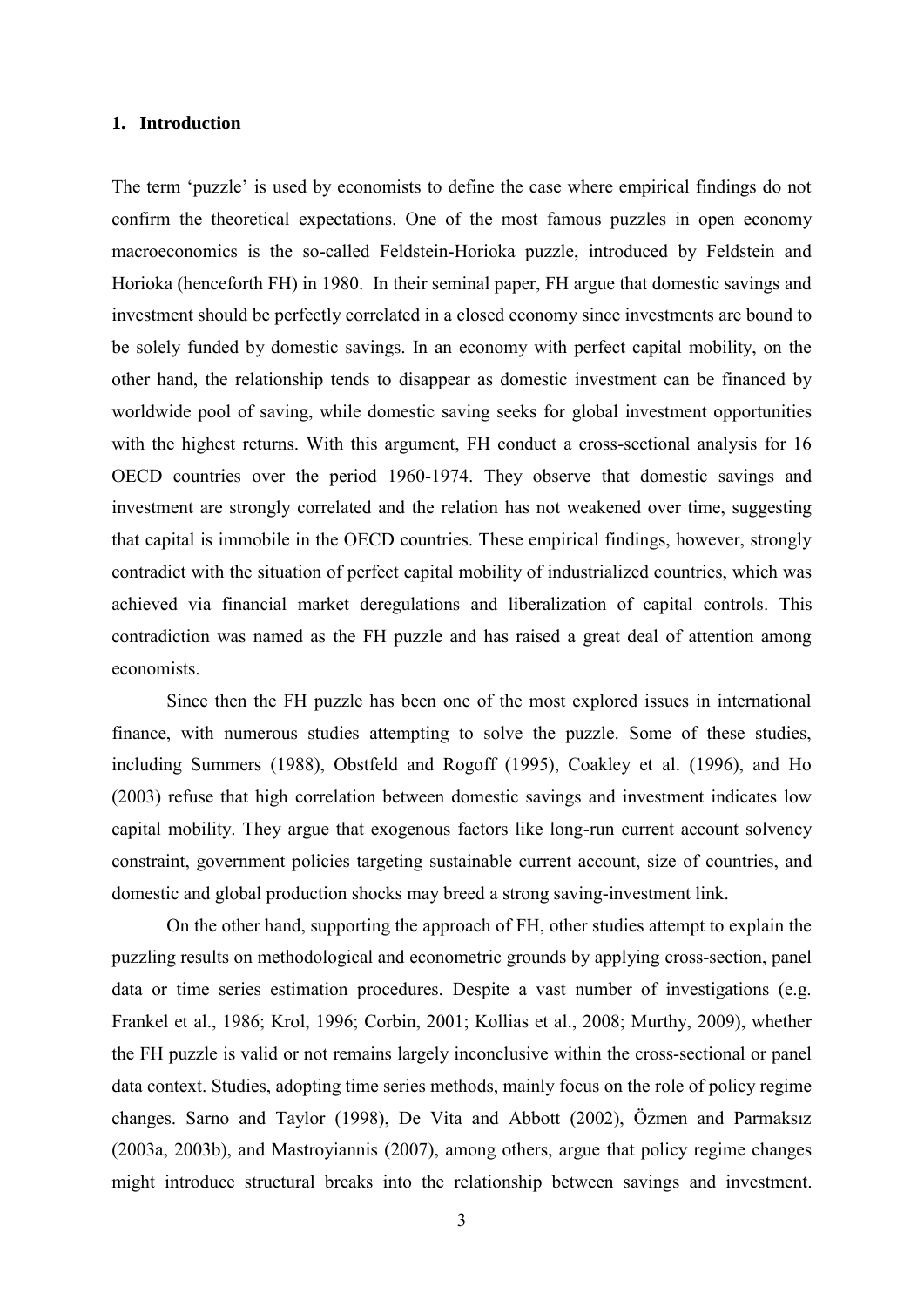Subsequently, they observe that accounting for those structural breaks weakens or dispels the original strong results of FH.

The objective of this study is to investigate the FH puzzle for the case of China over the period 1970-2013. Given that China is one of the greatest economic success stories having high growth rate, being the world's largest manufacturer, merchandise exporter, and holder of foreign exchange reserves, it is important to examine the link between domestic savings and investment for that country. The main idea behind this study is to uncover the actual saving-investment link in the presence of structural breaks. In this sense, we employ the recently proposed multiple-break cointegration test of Maki (2012), along with the onebreak Gregory-Hansen (1996) cointegration test. To obtain a reliable inference on how the correlation between savings and investment changes with the observed break dates, the cointegrating regression is estimated through the FMOLS approach of Phillips and Hansen (1990) and the DOLS procedure proposed by Stock and Watson (1993).

Roughly, our empirical findings reveal a significant long-run association between China's domestic savings and investment over the study period. Allowing for endogenouslydetermined structural breaks, however, it is observed that the association changes with the introduction of the managed floating exchange rate system and the 2008-2009 global financial crises in a consistent way with economic and financial conditions of China.

The rest of the study is organized as follows. Chapter 2 reviews the empirical literature on the FH puzzle, while Chapter 3 presents a brief overview of the Chinese economy. Chapter 4 describes the data and econometric methodology we implement. Substantive empirical results are discussed in Chapter 5 and finally Chapter 6 concludes the study.

#### **2. Literature Review**

1

Given its importance in open economy macroeconomics and policy implications, the FH puzzle has initiated an enormous literature and it is growing with the availability of more sophisticated approaches.<sup>1</sup>

The literature on the FH puzzle has in fact developed in two directions. The first strand of the literature argues that the FH approach of investigating the saving-investment

 $<sup>1</sup>$  An excellent review of the FH puzzle can be found in Apergis and Tsoumas (2009).</sup>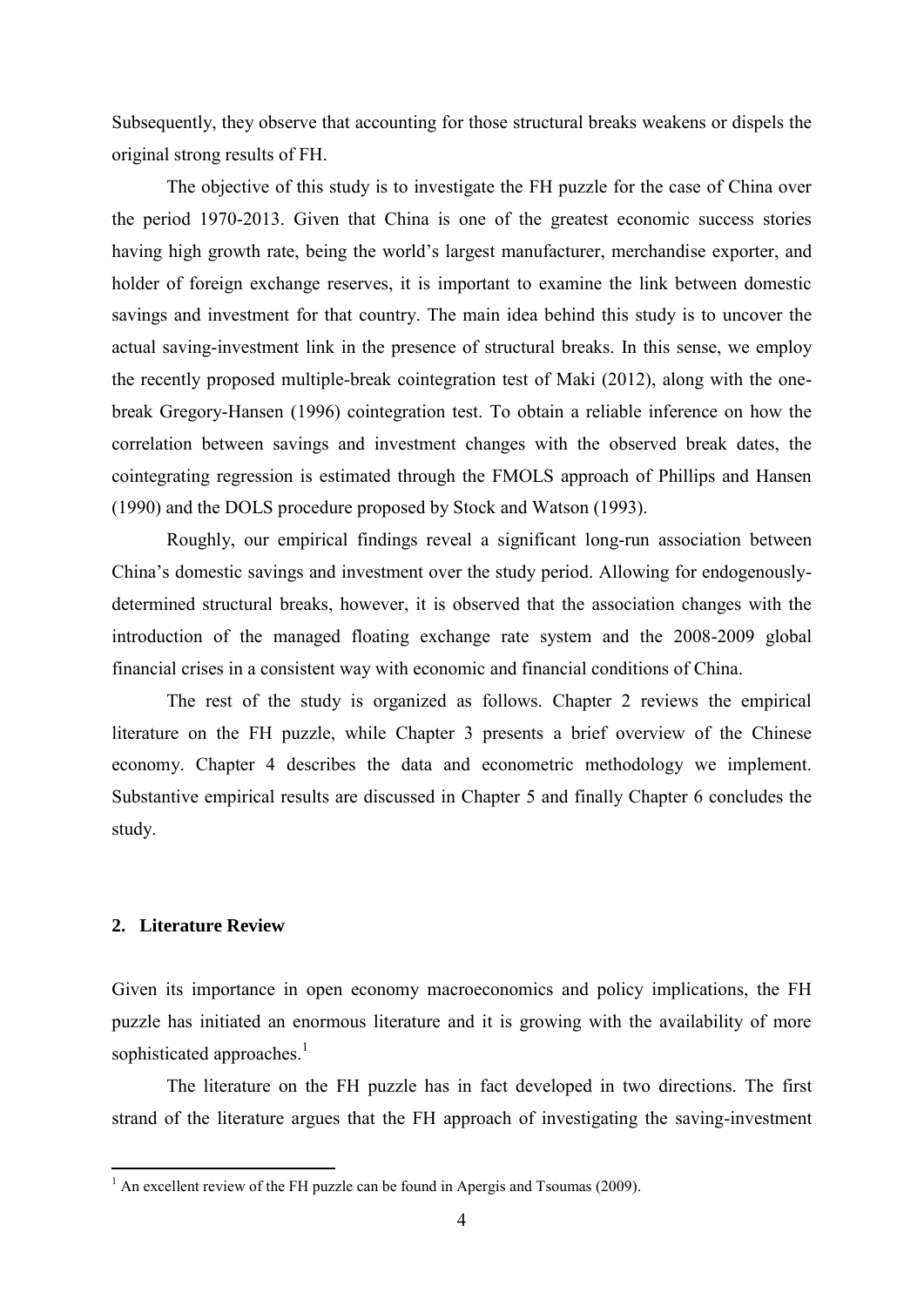nexus is inappropriate for measuring the degree of capital mobility. This line of research claims that even in models with perfect capital mobility savings and investment could be correlated due to some factors. For example, Sinn (1992), Obstfeld and Rogoff (1995), Coakley et al. (1996), Summers (1988), and Coakley and Kulasi (1997) argue that since the current account balance equals to the difference between savings and investment, a strong correlation between these variables implies nothing but the long-run solvency of current account regardless of the degree of capital mobility. According to this line of research, another reason behind the strong correlation between savings and investment in an economy with high capital mobility is the country-size effect. In this context, Baxter and Crucini (1993), Coakley et al. (1998), and Ho (2003) argue that if the country is large enough to influence interest rates, any increase in national savings will reduce world interest rates and increase investment in that country. Hence, a strong correlation will be observed between savings and investment despite the presence of high capital mobility.

The second strand of the literature supports the approach of FH in measuring capital mobility and attempts to explain the puzzle by adopting various econometric methodologies. Following FH, earlier studies, including Feldstein (1983), Frankel et al. (1986) and Feldstein and Bacchetta (1989) examine the FH puzzle within a cross-sectional framework. However, the finding of a high correlation between saving and investment is almost confirmed for industrial and developing countries even for longer periods.

There are also researchers analyzing the FH puzzle within a panel context. Many of these studies, however, provide a high saving-investment correlation for developed countries which suggests low capital mobility according to the FH approach, e.g. Corbin (2001), Chakrabarti (2006), Adedeji and Thornton (2008), and Pelgrin and Schich (2008). Unlike these studies, Krol (1996) and Kollias et al. (2008) observe a low correlation between domestic saving and investment for 21 OECD countries and the EU15 countries, respectively. The empirical findings of Krol (1996), however, fall under the criticisms of Coiteux and Olivier (2000) and Jansen (2000). They argue that exclusion of Luxembourg from the sample reverses the low correlation finding of Krol (1996) and validates the FH puzzle. On the other hand, Murthy (2009), in a panel of 14 Latin American and 5 Caribbean countries, show that the FH argument is not valid, which is consistent with the recent developments (e.g. increased financial integration, deregulation of banking sector, and weakening of the capital controls) that the sampling countries have witnessed. Similar to Murthy (2009), Kim et al. (2005) and Bangake and Eggoh (2011) observe a low correlation between saving and investment for Asian and African countries, respectively.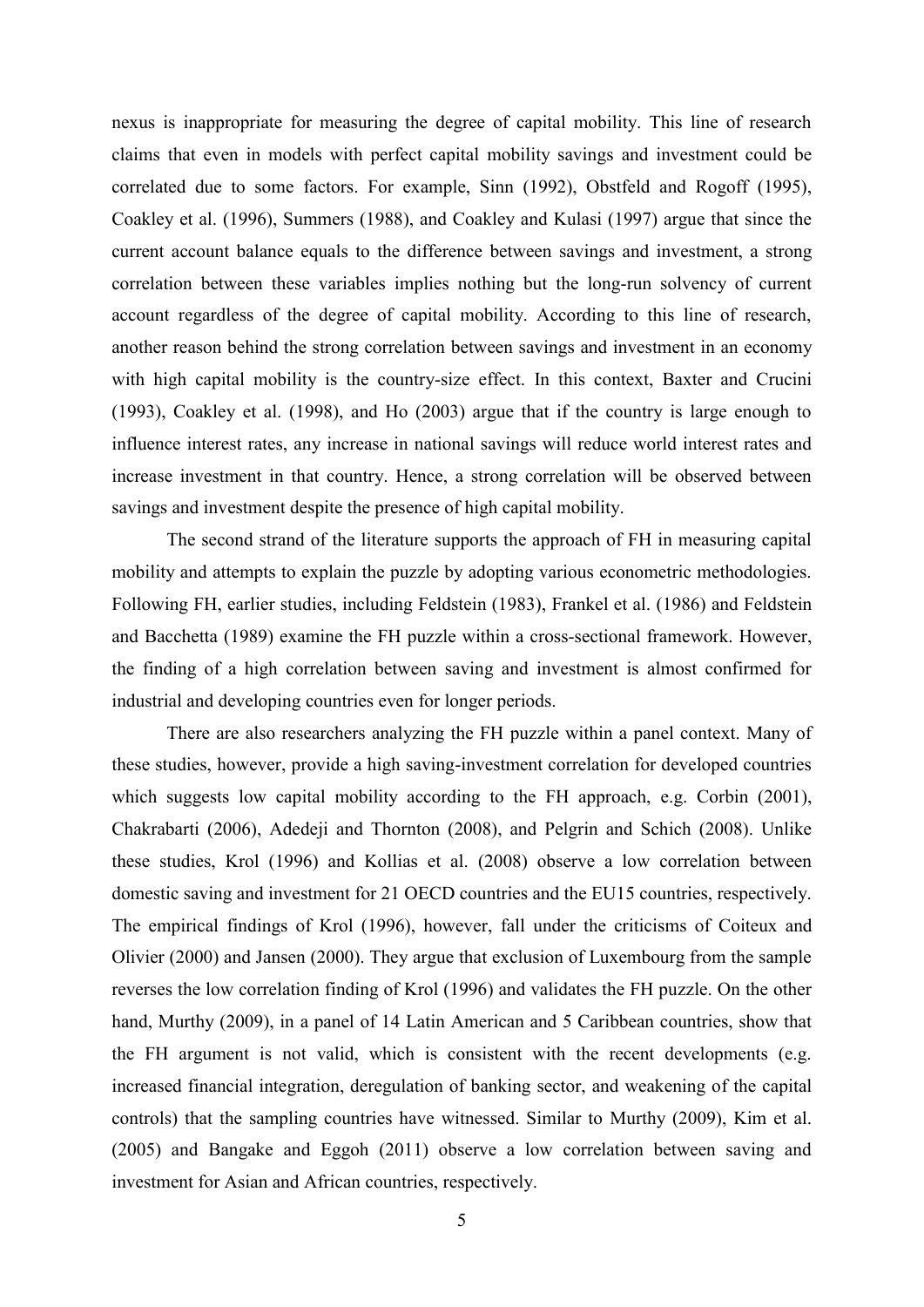Overall, in a cross-sectional or panel data context, while some researchers conclude that there is no or weak correlation between saving and investment due to high capital mobility, the others fail to provide empirical evidence against the FH puzzle. According to some economists, cross-sectional and/or panel regressions in the context of FH analysis may entail some problems. For example, Hussein (1998) and Athukorala and Sen (2002), argue that when the saving-investment relationship is modelled by these approaches misleading results may be obtained due to inclusion of economically large and financially developed countries, which can lead to sample selection bias. Furthermore, the saving-investment dynamics may vary country to country due to differences in the structure of an economy, government policies, and country-specific financial shocks. As underlined by Caporale et al. (2005), Narayan (2005a), and Mastroyiannis (2007), ignoring these differences and expecting the saving-investment relationship to be same for the countries in the sample might lead to unreliable inferences on the main question of how much of an increase in savings is truly reflected into domestic investment.

These potential pitfalls have motivated many researchers to examine the savinginvestment relationship for individual countries through time series methods. Given that international capital mobility is a time-varying issue which cannot be correctly specified by one fixed coefficient, as highlighted by Ho (2000) and Telatar et al. (2007), among others, most of these studies account for the possibility that the correlation between savings and investment might be exposed to various policy regime changes and structural breaks. These studies have developed in two directions. While the first strand relies on exogenouslydetermined structural breaks and utilize the standard Engle and Granger cointegration test or the ARDL bounds testing approach to cointegration, the second strand of the studies implements appropriate cointegration tests allowing for endogenous structural breaks. In this sense, Miller (1988), Alexakis and Apergis (1994), and De Vita and Abbott (2002), for example, examines the relationship between the US domestic saving and investment over two subperiods, corresponding to fixed and flexible exchange rate regimes. The results reveal that the US saving-investment correlation weakens after the introduction of the flexible exchange rate regime. Pelagidis and Mastroyiannis (2003) and Mastroyiannis (2007) also consider policy regime changes for Greece and investigate the evolution of the saving-investment correlation through the exogenously-determined subperiods. Their results show that after its accession to the EU, Greece experienced a weaker correlation between saving and investment due to higher degree of capital market integration. These findings are also confirmed by Lemmen and Eijfinger (1995) and Sarno and Taylor (1998) for the UK when 1979 is taken as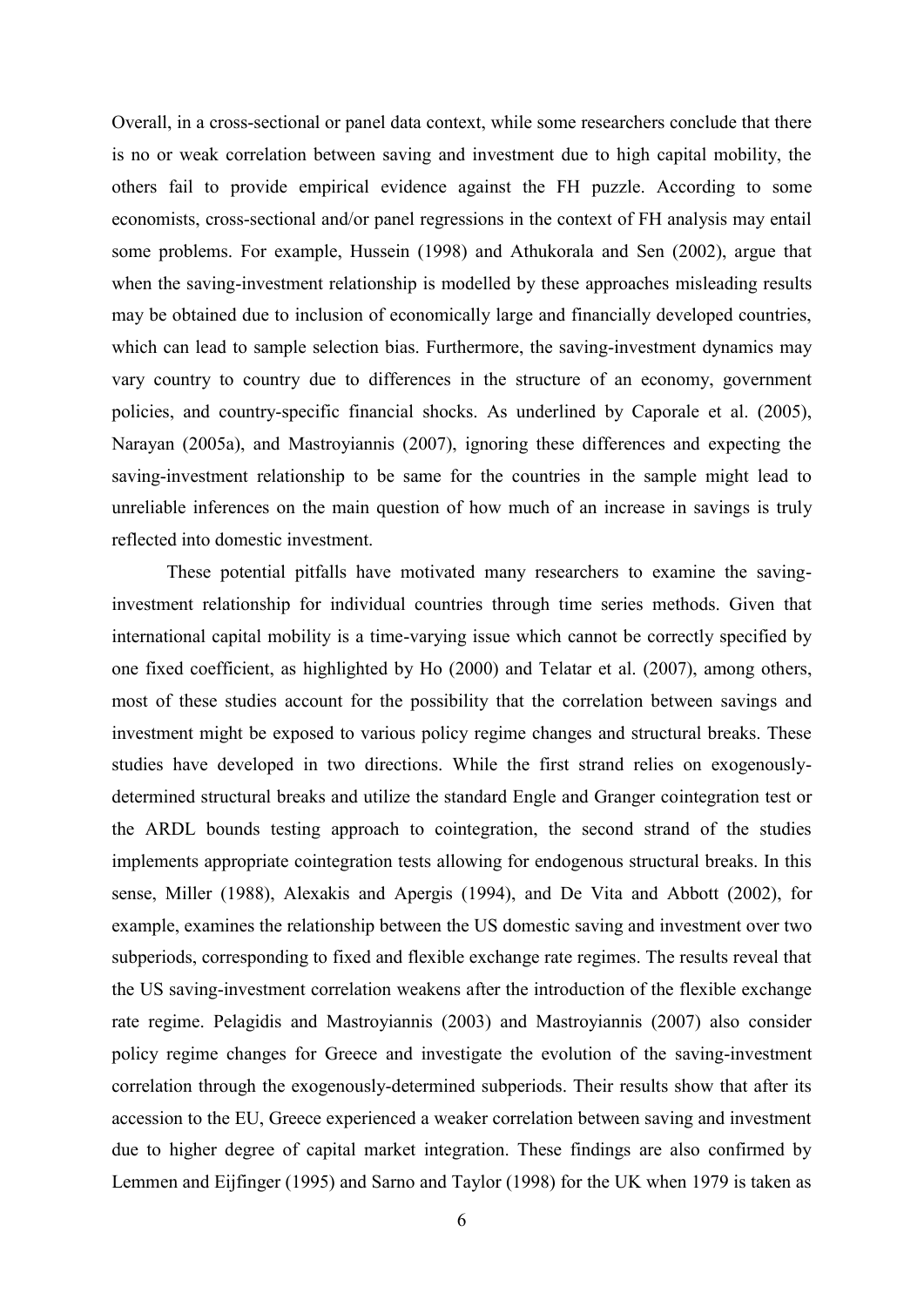a structural break date, which coincides with abolition of exchange controls and removal of barriers to capital flows. Similarly, Payne (2005) reveals an increase in the capital mobility in Mexico following the 1982 debt crisis.

All of the above-mentioned studies rely on the assumption that the break date is precisely known and examine the saving-investment correlation over the subperiods, designed according to the imposed break date(s). Although the assigned break dates are quite reasonable in an economic sense, such a procedure may suffer from a pre-test bias, as argued by Özmen and Parmaksız (2003a, 2003b). This argument initiates the second strand of the time series studies, which utilizes cointegration tests allowing for endogenously-determined structural breaks to investigate the FH puzzle.

In this sense, Özmen and Parmaksız (2003a, 2003b), Narayan and Narayan (2010), Verma and Saleh (2011), and Ketenci (2012) implement the Gregory-Hansen (1996) onebreak cointegration test<sup>2</sup>. While Özmen and Parmaksız (2003a) deduce that the savinginvestment relationship in the UK disappears after the abolishment of foreign exchange controls, Narayan and Narayan (2010) and Verma and Saleh (2011) find no link between saving and investment in G7 countries and Saudi Arabia, respectively. Their results also uncover that the capital mobility in these countries is remarkably stable. Ketenci (2012), however, confirms existence of cointegration between savings and investment in all analyzed 23 EU countries, with the exceptions being Estonia and Portugal. The observed significant but low correlation is assigned to the high capital mobility. The results of Ketenci (2012) also reveal that the correlation between saving and investment could be overestimated if the structural breaks are ignored.

This study aims to explore the FH puzzle for the case of China over the period 1970- 2013. As aforementioned, the existing literature has largely focused on OECD and EU countries, while the saving-investment nexus for China is surprisingly under-studied. To the best of our knowledge, the only papers are Narayan (2005a) and Bordoloi and John (2011). Narayan (2005a) investigates the saving-investment correlation over the subperiods 1952- 1994 and 1952-1998, the former of which represents the period of fixed exchange rate regime. Application of the ARDL bounds test along with the one-break Gregory-Hansen (1996) cointegration test to each subperiods, indicates that domestic savings and investment are strongly correlated in China. Overall, despite a very slight reduction in the correlation with the implementation of the flexible exchange rate regime, empirical findings of Narayan

1

<sup>&</sup>lt;sup>2</sup> There are also studies investigating the saving-investment relationship in the presence of regime changes through nonlinear models, e.g. Telatar et al. (2007), Kejriwal (2008), and Chen and Shen (2015).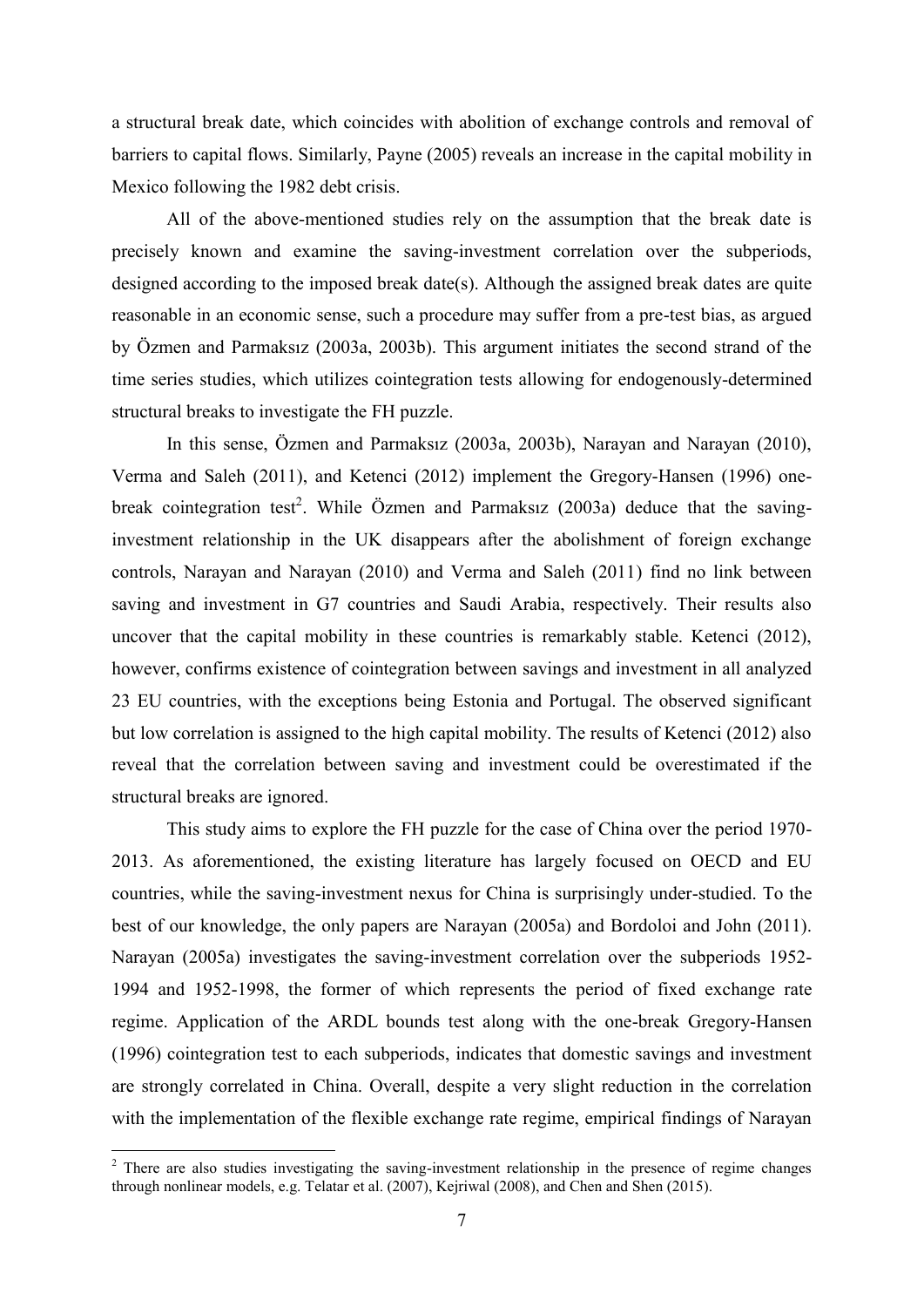(2005a) validate the FH puzzle for China. Bordoloi and John (2011), on the other hand, explore the relationship between domestic savings and investment for the period 1950-2010 by adopting the ARDL bounds testing approach without considering the possible sensitivity of the relationship to the exchange rate regime shift. According to the results, saving and investment are found to be cointegrated for China. They further investigate the temporal movement of the correlation by recursive estimates using the data for 1997-2009. The results point to a gradual increase in the correlation during the period 1997-2003, which is followed by a decline till 2008 and an increase afterwards with the global financial crisis of 2008-2009.

Similar to Narayan (2005a), our study aims to explore the FH puzzle in the presence of regime changes. Unlike Narayan (2005a), however, we do not impose an assumption that the break date and corresponding subperiods are precisely known. Instead, we utilize the recent multiple-break cointegration test of Maki (2012), along with the Gregory-Hansen (1996) cointegration test to specify the actual date of structural changes. Given that Chinese economy has undergone a number of dramatic changes during our sample period and the Gregory-Hansen (1996) cointegration test has some serious limitations in the presence of multiple breaks, it is important to use a cointegration test allowing for endogenouslydetermined multiple breaks. In this way, the temporal movement of the saving-investment correlation might be analyzed more precisely. Finally, although it is partially investigated by Bordoloi and John (2011) over the sample 1997-2009, the extension of the sample period to 2013 enables us to observe more reliable inference on how the global financial crisis of 2008- 2009 has affected the saving-investment relationship in China.

#### **3. Chinese Economy**

After the establishment under the leadership of Mao Zedong in 1949, China followed a centrally planned economy until 1979. During the period of 1949-1978, the vast majority of economic output was controlled by the state via setting production targets, controlling prices, and allocating the resources throughout the economy. Private enterprises and foreign investment were not accepted. Foreign trade, on the other hand, was allowed only for the goods which could not be produced in China. Consequently, by 1978 approximately threefourths of industrial production was undertaken by centrally controlled and state-owned enterprises, in line with the centrally planned output targets (Morrison, 2006; Morrison and Labonte, 2013).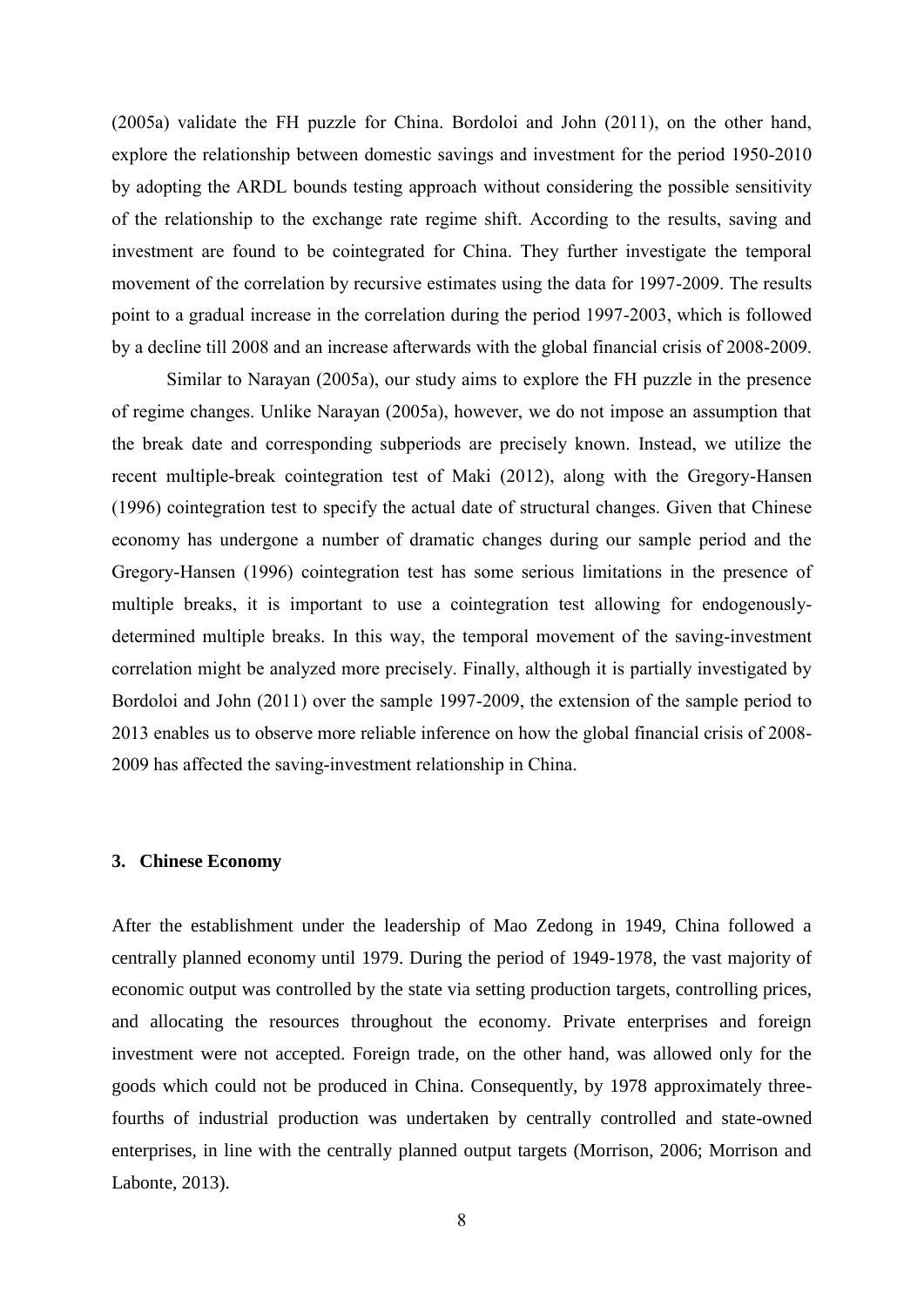Due to under controlled price and production levels, nonexistence of competition, restricted foreign trade and investment, the Chinese economy was considered as untenable and an overhaul of the whole system was needed by the late 1970s. Accordingly, the Chinese government decided to leave the closed and centrally managed economy in 1978. To raise economic growth and living standards, China initiated its economic reforms in 1979. In this respect, the decentralization of economy was adopted by giving economic control of various enterprises to provincial and local governments. The trade barriers were eliminated and FDI inflows were attracted. Moreover, price controlling of the state on a wide range of products was removed (Rumbaugh and Blancher, 2004; Morrison, 2006, 2014).

Together with the economic reforms that have opened up the Chinese economy to competition and liberalization, its exchange rate policy has also experienced substantial changes over time. The evolution of the exchange rate regime started with the abolishment of administrative exchange rate controls and introduction of dual-exchange rate system in 1981. In the dual-exchange rate system, the official fixed exchange rate for nontrade related transactions coexisted with a swap market- determined exchange rate for authorized current account transactions. After the implementation of the system, however, a sharp depreciation was observed in the market-determined exchange rate while the fixed rate became relatively overvalued. Therefore, in 1994, the official exchange rate and swap market rate were unified and a managed floating exchange rate system was officially introduced. Afterwards, the exchange rate regime reform was continued further by moving from a managed floating exchange rate pegged to the US dollar towards a basket of currencies in 2005.<sup>3</sup>

With the gradual implementation of economic reforms and exchange rate regime changes, China has experienced a substantial economic growth, as seen in Figure 1. While the real annual GDP growth rate was 6.7 percent on the average for the period 1953-1978, following the introduction of the reforms the growth rate increased to 9.7 percent over the period 1979-1993. In the following two decades, it is observed that the growth rate is still high but almost stable with the rates of 9.2% and 10.2% on the average. The unprecedented economic growth of China can also be attributed to its high and rising saving and investment rates (Yang, 2012). Historically, China has high saving rates such that prior to the economic reforms domestic savings as a percentage of the GDP was around 35 percent. Economic reforms, including the decentralization of economic production and removal of the barriers,

1

 $3$  For more detailed discussion on the evolution of the exchange rate policy of China, see Guijun and Schramm (2003), Huang and Wang (2004).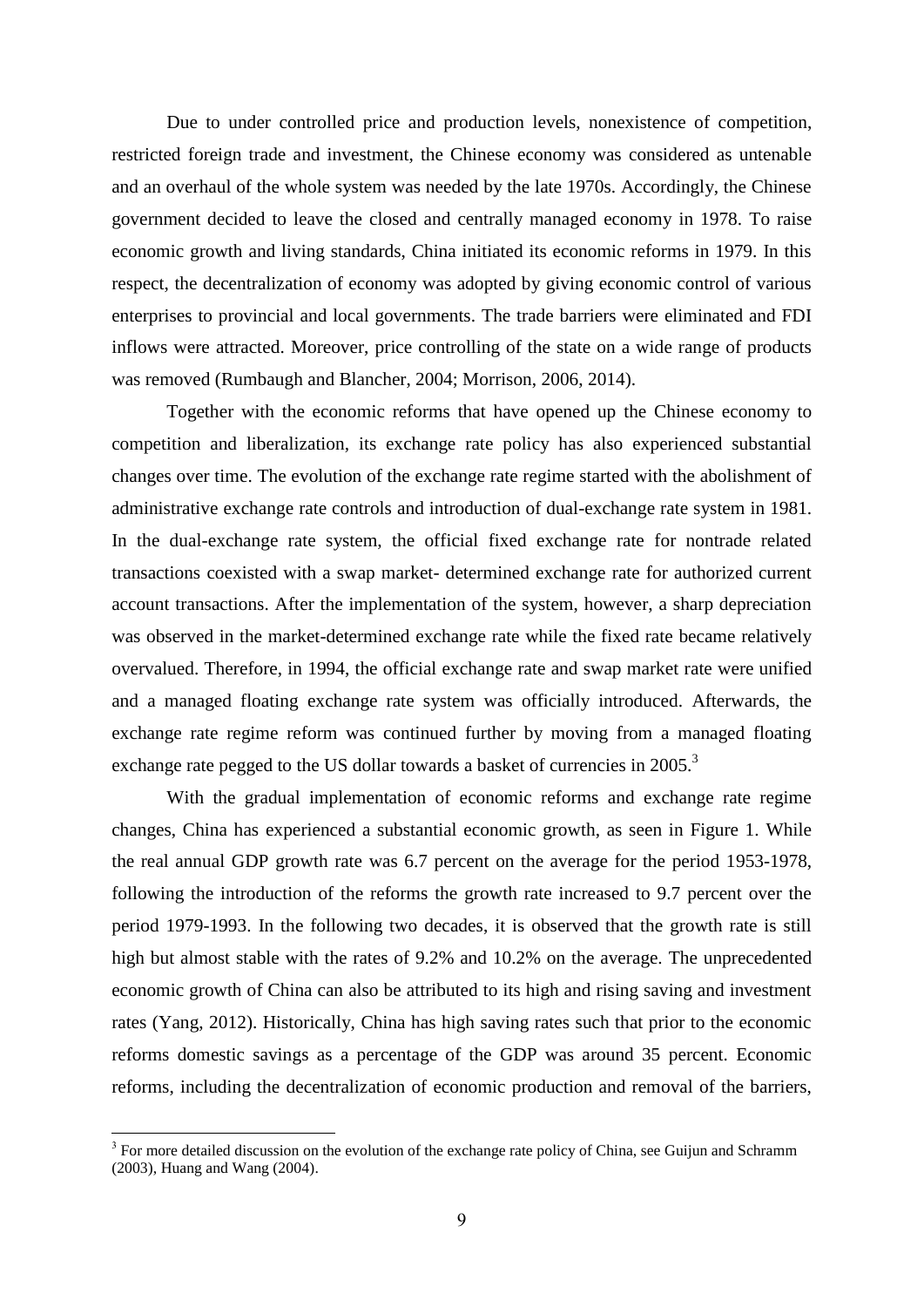gave rise to the growth of household and corporate savings, which in turn boosted domestic investment.



**Figure 1: Chinese average real GDP growth rates over the period 1953-2013**

Another major factor behind the rapid economic growth of China could be the inward FDI flows. Figure 2 clearly illustrates the increasing trend of annual FDI flows to China. While the total amount of FDI was stable around 2 billion US Dollars over the period 1985-1991, it increased to 127 billion US Dollars by the end of 2013. Currently, China is the world's second-largest recipient of FDI inflows, after the US.



**Figure 2: Annual FDI flows to China during the period 1985-2013 ( Billions of US Dollars)**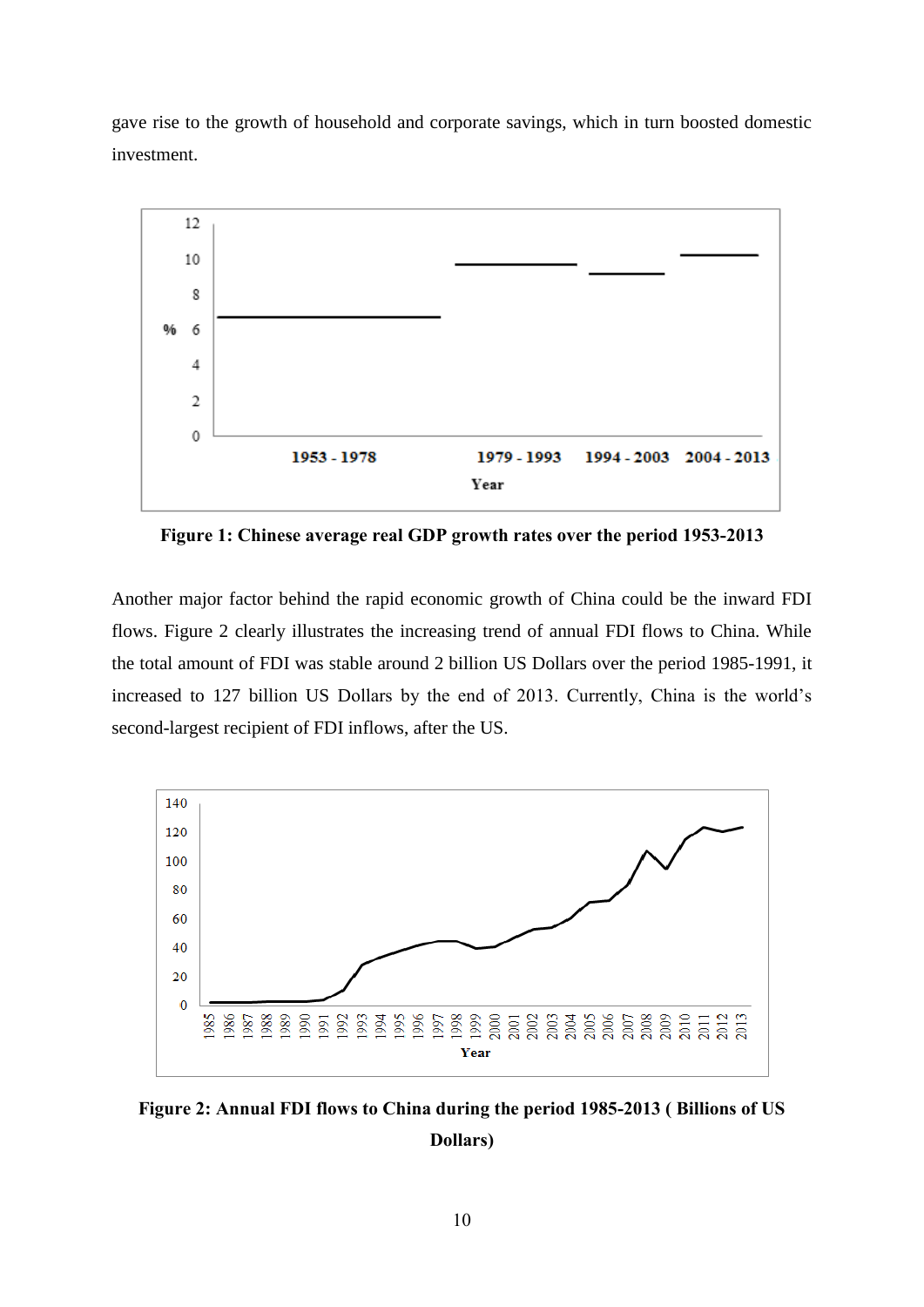#### **4. Methodology**

The modeling approach in this study covers three steps. The first step is to specify the order of integration of the employed series through the unit root tests of Zivot and Andrews (1992) and Lumsdaine and Papell (1997). In the next step, taking the standard Engle-Granger approach as a benchmark, we adopt the cointegration tests proposed by Gregory and Hansen (1996) and Maki (2012). Once cointegration between investment and saving is established by allowing for endogenous structural breaks, our final step is estimating the cointegrating regression.

#### *4.1. Unit Root Tests*

The first step of cointegration analysis is determination of the integration order of the series. It is known that the ADF and PP tests, the most commonly employed unit root tests in empirical studies, perform relatively well when applied to time series being exposed to no structural break(s). However, as indicated by Perron (1989), these tests are biased towards accepting the false null hypothesis of a unit root when the time series is stationary around a break. On the other hand, Leybourne et al. (1998) demonstrate that if the true DGP is integrated of order one with a break, the standard unit root tests can lead to spurious rejection of the unit root null hypothesis. As mentioned earlier, Chinese economy has undergone some dramatic changes during the sample period of our analysis. Obviously, these changes might have significant impact on investment and saving in China. To account for these changes and propose more reliable results, unit root tests allowing for structural breaks should be utilized. For that reason, we employ Zivot and Andrews (1992) and Lumsdaine and Papell (1997) unit root tests which allow for one and two structural breaks, respectively, to ascertain the order of integration for investment and saving.

#### *4.1.1. Zivot and Andrews (1992) Unit Root Test*

Zivot and Andrews (1992) develop a unit root testing procedure allowing for one endogenously-determined structural break. They propose three different models. Model A allows for a structural break in the intercept term, model B allows for a structural break in the trend term, and finally model C combines the first two models and allow for a change in both the intercept and the trend. Model A, B, and C are expressed as follows, respectively: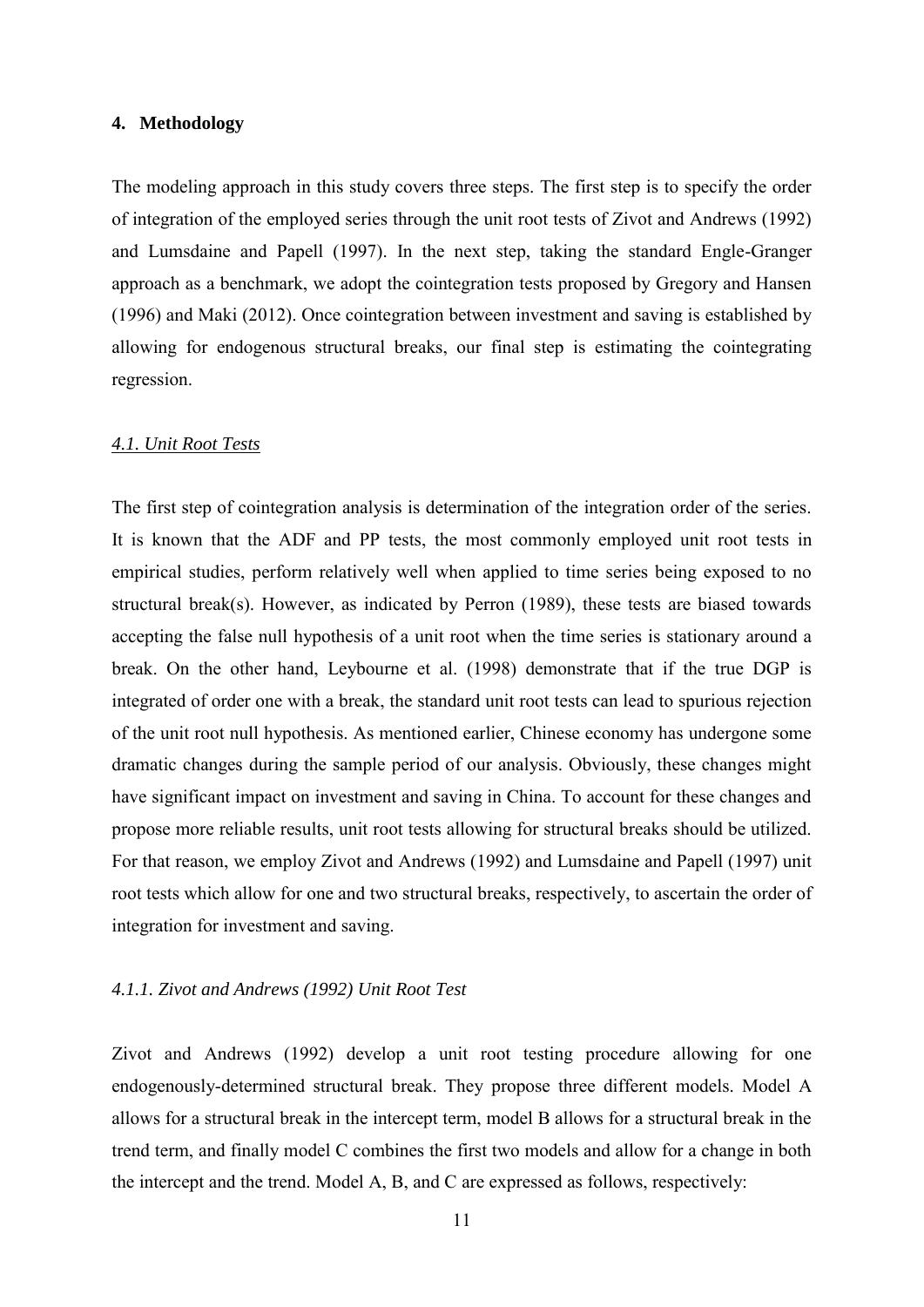$$
\Delta y_t = \mu + \alpha y_{t-1} + \beta t + \theta_1 du_t + \sum_{j=1}^k d_j \Delta y_{t-j} + \varepsilon_t
$$
\n(5.1)

$$
\Delta y_t = \mu + \alpha y_{t-1} + \beta t + \gamma_1 dt_t + \sum_{j=1}^k d_j \Delta y_{t-j} + \varepsilon_t
$$
\n(5.2)

$$
\Delta y_t = \mu + \alpha y_{t-1} + \beta t + \theta_1 du_t + \gamma_1 dt_t + \sum_{j=1}^k d_j \Delta y_{t-j} + \varepsilon_t
$$
\n(5.3)

where  $y_t$  denotes the time series of interest,  $\varepsilon_t$  is i.i.d. disturbance term with variance  $\sigma^2$ , *k* is the augmentation order that ensures the i.i.d. structure of  $\varepsilon_t$ ,  $du_t$  is the dummy variable for a mean shift occurring at time  $TB$ , and  $dt<sub>t</sub>$  is the corresponding trend shift variable defined as:

$$
du_{t} = \begin{cases} 1 & \text{if } t > TB \\ 0 & \text{otherwise} \end{cases} \quad \text{and} \quad dt_{t} = \begin{cases} t - TB & \text{if } t > TB \\ 0 & \text{otherwise} \end{cases} \tag{5.4}
$$

Implementation of the unit root test of Zivot and Andrews (1992) requires a grid search procedure due to the location of the structural break being unknown. In this respect, the models are estimated by OLS and the *t*-statistic for testing the unit root null hypothesis  $(\alpha = 0)$  is calculated for each potential structural break  $(TB)$ , which is in the interval  $[0.10T, 0.90T]$ , where T represents the sample size. For each value of TB, the optimal lag length  $k$  is determined by using the general to specific approach. The test statistic is then the minimum *t*-statistic over all ADF *t*-statistics and so the selected break date is the one which provides the strongest evidence in favour of stationarity of the time series.

While the asymptotic critical values are provided by Zivot and Andrews (1992), they highlight the fact that with small sample sizes, the distribution of the test statistic may differ substantially from the asymptotic distribution. In order to overcome this problem, they suggest bootstrapping finite sample critical values. In this framework, under the assumption that the errors driving the data series are normal ARMA  $(p,q)$  processes, an ARMA  $(p,q)$ model is estimated for each first difference series of interest  $(\Delta y_t)$  with the orders p and q being selected according to the AIC. The estimated ARMA model is then treated as the true DGP. Using the DGP the test statistic is calculated through the aforementioned grid search procedure. Repeating this procedure for 5000 times provides the empirical distribution function of the test statistic and hence the critical values corresponding exactly to our data.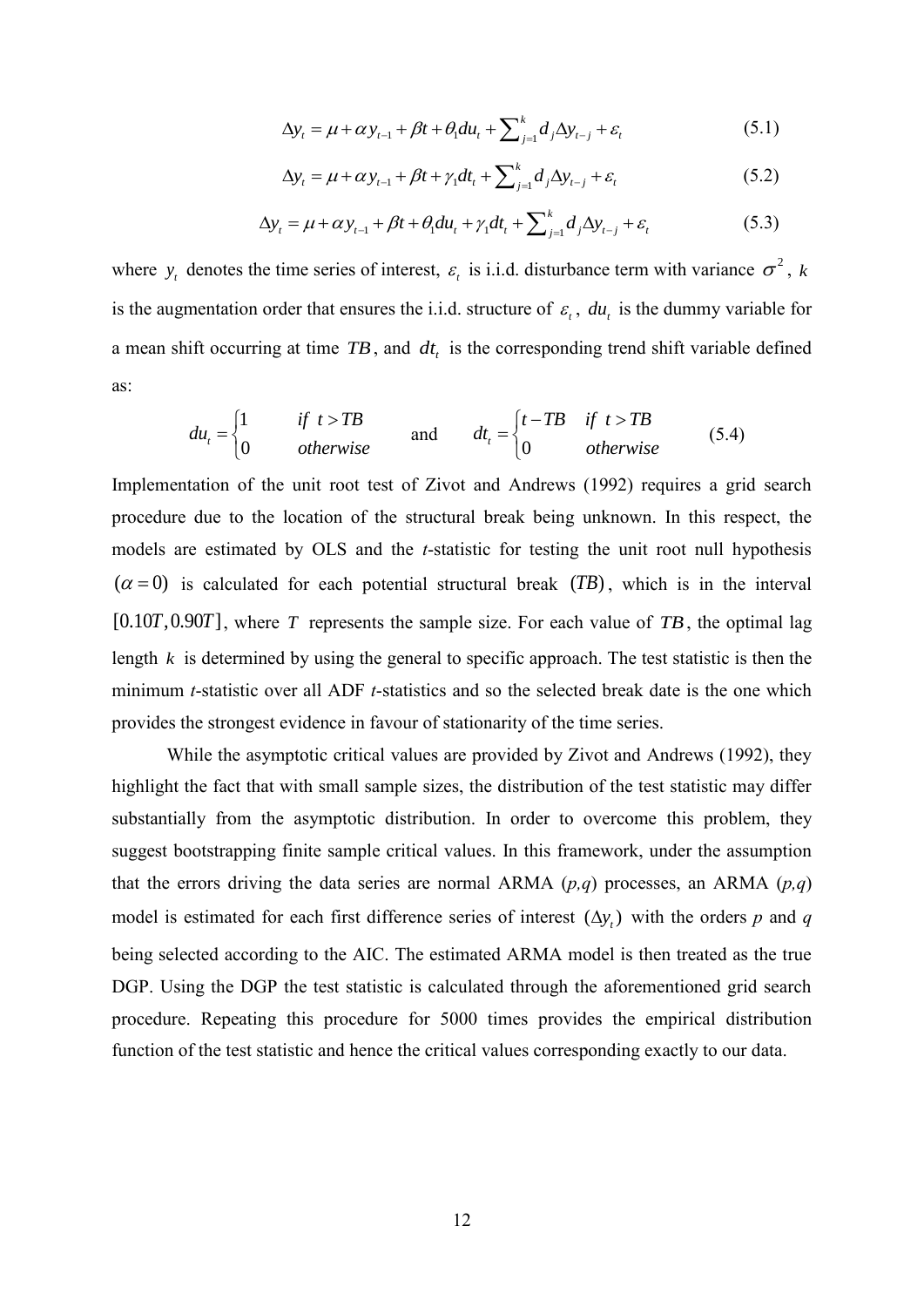#### *4.1.2. Lumsdaine and Papell (1997) Unit Root Test*

By allowing for the possibility of two endogenous structural breaks in level and trend, Lumsdaine and Papell (1997) extend the models A, B, and C of Zivot and Andrews (1992) and propose models AA, CA, and CC, respectively, as:

$$
\Delta y_t = \mu + \alpha y_{t-1} + \beta t + \theta_1 du_1 + \theta_2 du_2 + \sum_{j=1}^k d_j \Delta y_{t-j} + \varepsilon_t
$$
\n(5.5)

$$
\Delta y_{t} = \mu + \alpha y_{t-1} + \beta t + \theta_{1} du_{t} + \theta_{2} du_{t} + \gamma_{1} dt_{t} + \sum_{j=1}^{k} d_{j} \Delta y_{t-j} + \varepsilon_{t}
$$
(5.6)  

$$
\Delta y_{t} = \mu + \alpha y_{t-1} + \beta t + \theta_{1} du_{t} + \theta_{2} du_{t} + \gamma_{1} dt_{t} + \gamma_{2} dt_{t} + \sum_{j=1}^{k} d_{j} \Delta y_{t-j} + \varepsilon_{t}
$$
(5.7)

$$
\Delta y_t = \mu + \alpha y_{t-1} + \beta t + \theta_1 du_1 + \theta_2 du_2 + \gamma_1 dt_1 + \gamma_2 dt_2 + \sum_{j=1}^k d_j \Delta y_{t-j} + \varepsilon_t
$$
 (5.7)

where  $du1_t$  and  $du2_t$  are dummy variables for mean shifts,  $dt1_t$  and  $dt2_t$  are the dummies for trend shifts occurring at times *TB*1 and *TB*2  $(TB2 > TB1 + 2)$ , respectively. That is:

$$
du1_{t} = \begin{cases} 1 & \text{if } t > TB1 \\ 0 & \text{otherwise} \end{cases} \quad \text{and} \quad du2_{t} = \begin{cases} 1 & \text{if } t > TB2 \\ 0 & \text{otherwise} \end{cases} \tag{5.8}
$$
\n
$$
\begin{cases} t - TR1 & \text{if } t > TR1 \\ \end{cases} \quad \begin{cases} t - TR2 & \text{if } t > TR2 \end{cases}
$$

$$
dt1_t = \begin{cases} t - TB1 & \text{if } t > TB1 \\ 0 & \text{otherwise} \end{cases} \text{ and } dt2_t = \begin{cases} t - TB2 & \text{if } t > TB2 \\ 0 & \text{otherwise} \end{cases} (5.9)
$$

In this framework, model AA allows for two breaks in the intercept term, while model CA accounts for two breaks in the intercept and one break in the trend term. The final model CC includes two breaks in the intercept and the trend term.

Similar to the approach of Zivot and Andrews (1992), Lumsdaine and Papell (1997) employ a grid search procedure to test the null hypothesis of a unit root. By ruling out the possibility that the breaks occurred in consecutive dates, the search is conducted for each *TB*1 and  $TB2$  with 10% trimming and the augmentation order  $k$  being selected according to the general to specific approach. As in Zivot and Andrews (1992), the minimum ADF *t*-statistics (maximum in absolute values) and the break dates that provide the least support for the null of a unit root are selected. Although critical values are provided by Lumsdaine and Papell (1997), we follow the bootstrapping approach of Zivot and Andrews (1992) to circumvent any possible distortion due to using a relatively small sample.

#### *4.2. Cointegration Tests*

In order to examine the saving-investment link, the standard two-step Engle and Granger procedure requires first estimation of the long-run equilibrium model in the form: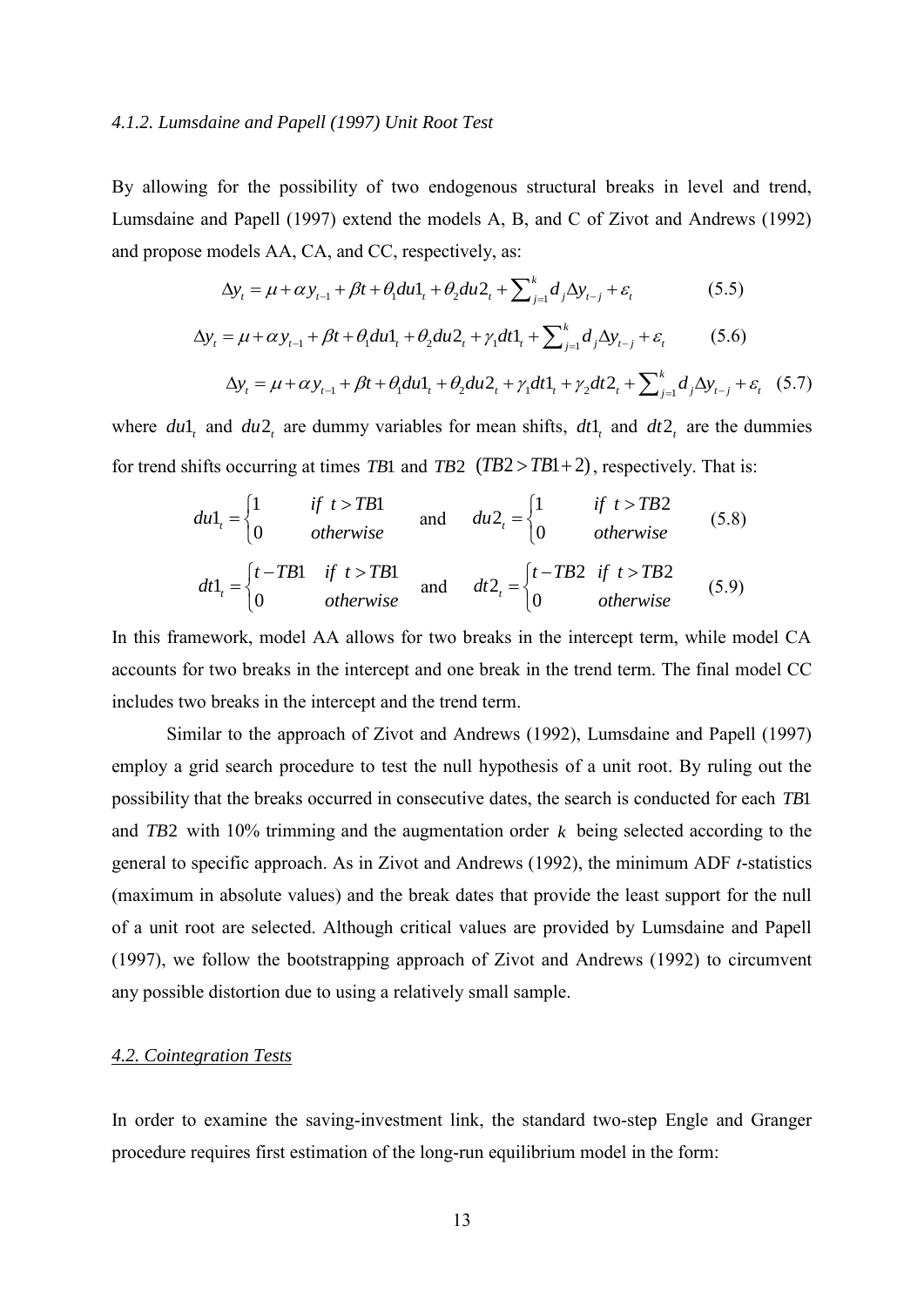$$
I_t = \alpha + \beta S_t + \varepsilon_t \tag{5.10}
$$

where  $I_t$  is the gross domestic investment as a proportion of GDP,  $S_t$  is the gross domestic saving as a proportion of GDP,  $\alpha$  is the constant, and  $\varepsilon$  is the stochastic disturbance term. In model (5.10), coefficient  $\beta$  which is known as *'saving retention coefficient'* measures the degree of capital mobility. If a country has perfect international capital mobility, domestic investment can be financed by worldwide pool of saving and the value of  $\beta$  approaches to 0. If the capital is immobile in a country, domestic investment can solely be financed by domestic saving which leads to a unitary saving retention coefficient (Özmen and Parmaksız 2003a). Once the long-run equilibrium model (5.10) is estimated through OLS, the second step of the Engle-Granger approach is testing for cointegration relationship between investment and saving, i.e. stationarity of the  $\hat{\varepsilon}_t$  sequence.

The long-run equilibrium model of the Engle-Granger approach is formed under the assumption that the cointegrating relationship between savings and investment is subject to no structural changes. However, due to major economic events such as financial and economic crises and shifts in financial system the equilibrium relationship might change, which in turn may affect the reliability of the Engle-Granger cointegration test. Leybourne and Newbold (2003) and Kellard (2006) illustrate that the Engle-Granger test overwhelmingly finds spurious cointegration when the breaks in level and/or slope of independent time series are neglected, whereas Campos et al. (1996) and Gregory et al. (1996) reveal that ignoring the existence of structural breaks leads to substantial decrease in the power of standard cointegration tests. Considering these limitations of the Engle-Granger cointegration test in the presence of structural breaks together with the major structural changes in Chinese economy during our sample period, we proceed with the Gregory and Hansen (1996) cointegration test which accounts for an endogenously-determined structural break.

#### *4.2.1. Gregory and Hansen (1996) Cointegration Test*

Gregory and Hansen (1996) extend the Engle-Granger approach by allowing a single structural break in the intercept and/or slope coefficients at an unknown time. They propose a residual-based procedure to test the null hypothesis of no cointegration against the alternative hypothesis of cointegration with one structural break. In the spirit of Zivot and Andrews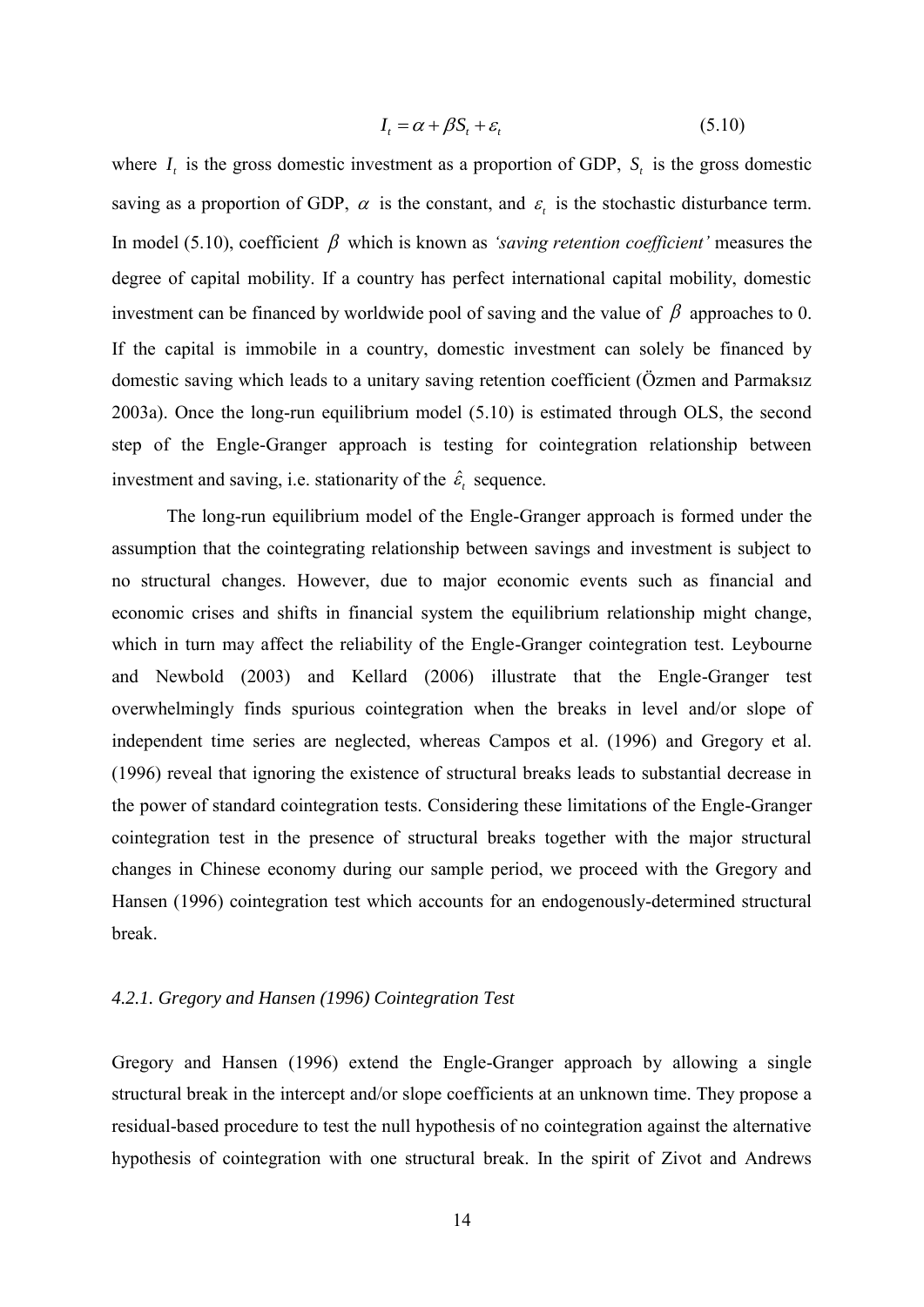(1992), three different models are introduced for the structural change in the cointegrating relationship. The first model is the level shift model (C) which takes the following form:

$$
I_t = \alpha_1 + \alpha_2 D_t + \beta_1 S_t + \varepsilon_t \tag{5.11}
$$

where  $D_t$  is the dummy variable defined as:

$$
D_t = \begin{cases} 0 & \text{if } t \leq [T\tau] \\ 1 & \text{if } t > [T\tau] \end{cases}
$$
 (5.12)

In this setting,  $\alpha_1$  is the intercept before the shift,  $\alpha_2$  is the change in the intercept at the time of the shift. The unknown parameter  $\tau$  represents the relative timing of the change,  $T$ denotes the sample size, and [ ] denotes the integer part. The second model is the level shift with trend model (C/T) which takes the form:

$$
I_{i} = \alpha_{1} + \alpha_{2}D_{t} + \gamma t + \beta_{1}S_{t} + \varepsilon_{t}
$$
\n(5.13)

where  $t$  represents a time trend. Finally, the third model is the regime shift model  $(C/S)$ , wherein both intercept and slope coefficients are allowed to change as:

$$
I_{i} = \alpha_{1} + \alpha_{2}D_{t} + \beta_{1}S_{t} + \beta_{2}S_{t}D_{t} + \varepsilon_{t}
$$
\n(5.14)

where  $\beta_1$  is the cointegrating slope coefficient before the regime shift and  $\beta_2$  is the change in the slope coefficient.

 In all three models, a grid search procedure is employed to calculate the test statistic to test the null hypothesis of no cointegration. More specifically, the above models are estimated recursively by allowing the breakpoint to vary such that  $[0.10T] \le \tau \le [0.90T]$ . For each value of  $\tau$ , the residual sequence  $\hat{\epsilon}_{tt}$  is obtained through OLS. Once the residuals are obtained, the ADF and Phillips test statistics,  $ADF(\tau)$ ,  $Z_{\alpha}(\tau)$ , and  $Z_{\tau}(\tau)$  are calculated to test for stationarity of the residuals, i.e. existence of cointegration.<sup>4</sup> The test statistics of interest,  $ADF^*$ ,  $Z_a^*$ , and  $Z_t^*$  are then obtained as:

$$
ADF^* = \inf_{\tau \in T} ADF(\tau) \tag{5.15}
$$

$$
Z_{\alpha}^* = \inf_{\tau \in T} Z_{\alpha}(\tau) \tag{5.16}
$$

$$
Z_t^* = \inf_{\tau \in T} Z_t(\tau) \tag{5.17}
$$

In this way, the test statistics and the break point which provide the least support for the null of nonstationarity of the residuals and hence no cointegration are chosen. In other words, we

1

<sup>&</sup>lt;sup>4</sup> For further information about  $Z_{\alpha}$  and  $Z_{t}$  test statistics, see Phillips (1987).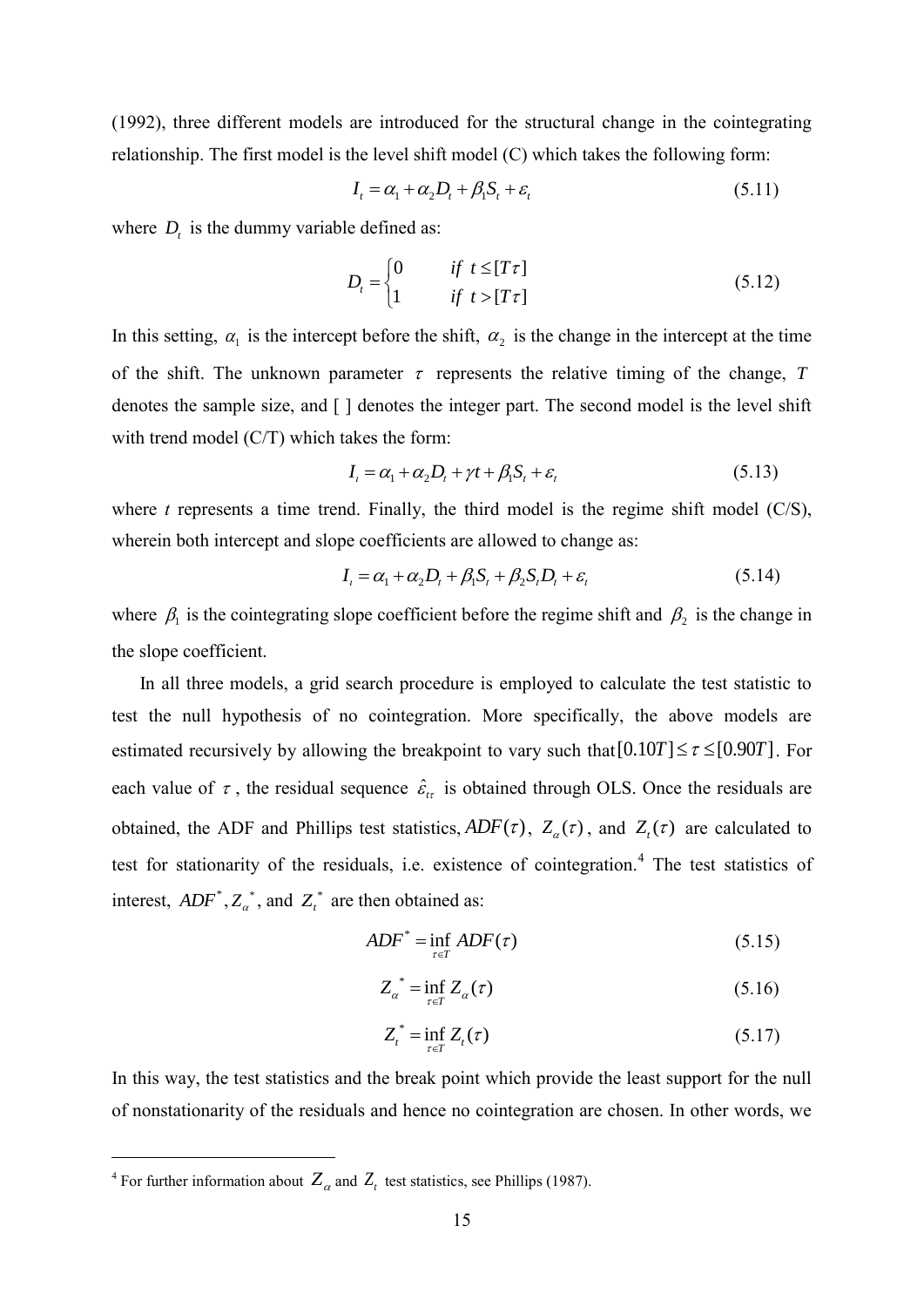select the values which provide the strongest evidence in favour of cointegration. The critical values for finite samples are derived through Monte Carlo simulations and tabulated by Gregory and Hansen (1996).

#### *4.2.2. Maki (2012) Cointegration Test*

While the cointegration test of Gregory and Hansen (1996) performs well when the cointegrating relationship is exposed to a single break, it will be misspecified in the presence of multiple breaks. In this respect, Maki (2012) proposes a new cointegration test that allows for an unknown number of breaks. Four different models depending on whether the changes affect the intercept, the slope or the trend are designed as:

$$
I_{t} = \mu + \sum_{i=1}^{m} \mu_{i} D_{i,t} + \beta S_{t} + \varepsilon_{t}
$$
\n(5.18)

$$
I_{t} = \mu + \sum_{i=1}^{m} \mu_{i} D_{i,t} + \gamma t + \beta S_{t} + \varepsilon_{t}
$$
\n(5.19)

$$
I_{t} = \mu + \sum_{i=1}^{m} \mu_{i} D_{i,t} + \beta S_{t} + \sum_{i=1}^{m} \beta_{i} S_{t} D_{i,t} + \varepsilon_{t}
$$
(5.20)

$$
I_{t} = \mu + \sum_{i=1}^{m} \mu_{i} D_{i,t} + \sum_{i=1}^{m} \gamma_{i} t D_{i,t} + \beta S_{t} + \sum_{i=1}^{m} \beta_{i} S_{t} D_{i,t} + \varepsilon_{t}
$$
(5.21)

where  $\mu_i$ ,  $\beta_i$ , and  $\gamma_i$  represent changes in the level, slope and trend coefficients, respectively,  $D_{i,t}$  is a dummy variable taking the value of 1 if  $t > TB_i (i = 1,...m)$  and of 0 otherwise, where *m* is the maximum number of breaks and  $TB<sub>i</sub>$  represents the time period of the break. The first model (5.18) is the level shift model which captures the changes in the intercept. While the second model (5.19) adds a trend term to the level shift model, the third model (5.20), called regime shift model, considers structural breaks occurring both in the intercept and the slope. Finally, the fourth model (5.21) accounts for structural breaks in the intercept, the trend, and the slope terms.

 Given the models, the null hypothesis of no cointegration against the alternative hypothesis of cointegration with *i* number of breaks  $(i \leq m)$  is tested by implementing a grid search procedure. The first step of the algorithm of Maki (2012) is setting the maximum number of breaks, m. Then, to find the first break, the selected model is estimated for each  $TB_1$  with 10% trimming and the residual sequences are obtained. The first break is then selected by minimizing the SSR over these estimations. Using the residual sequences, ADF *t*statistics for the null of nonstationarity of the residuals, i.e. nonexistence of cointegration, are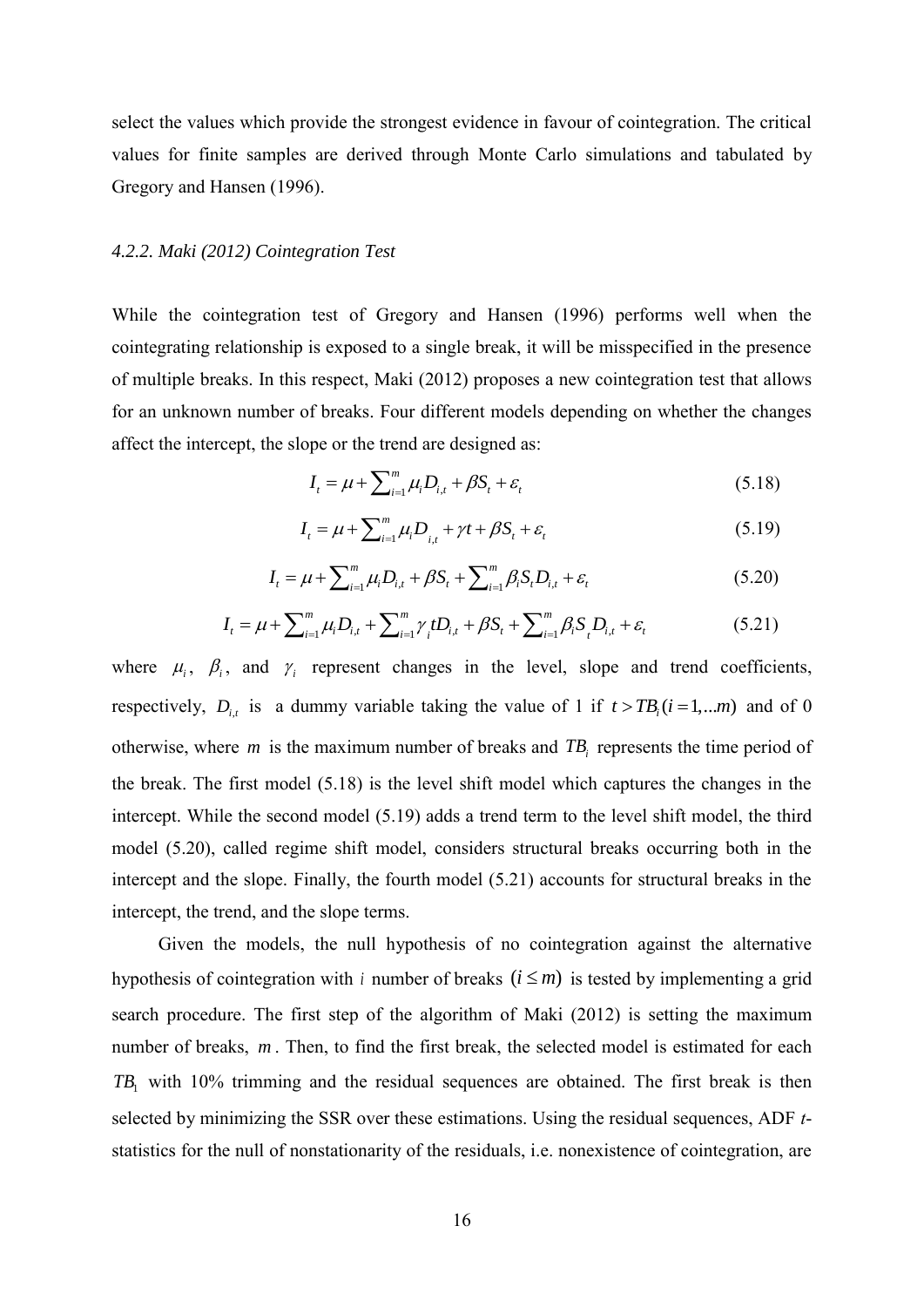calculated and the minimum *t*-statistic,  $\tau_1$  is selected. If  $i = 1$ , then  $\tau_1$  will be the test statistic to test for cointegration with one structural break. If  $i = 2$ , on the other hand, the first break is integrated into the model and the algorithm is pursued with searching for the second break. Imposing 10% trimming and ruling out the possibility of having breaks in consecutive periods, the model is estimated for each  $TB_2$  and the residual sequences are derived as before. Then, the second break is chosen to minimize SSR of the estimations. From the residual sequences, the minimum ADF *t*-statistic,  $\tau_2$  is obtained. The test statistic to test for cointegration with two structural breaks is then the minimum *t*-statistic over the set  $\tau = \tau_1 \cup \tau_2$ . This procedure is repeated until *m* break points are allowed in the cointegrating relationship and the test statistic will be the minimum *t*-statistic over the set of  $\tau = \tau_1 \cup \tau_2 \cup ... \cup \tau_m$ . The critical values changing with the number of structural breaks allowed in the long-run equation are provided by Maki (2012).

#### *4.3. Estimation of Long-Run Coefficients*

Once structural breaks are specified and cointegration is established through the cointegration tests of Gregory and Hansen (1996) and Maki (2012), the next step is the construction of the long-run equilibrium model between domestic savings and investment with the structural break dummies.

The application of OLS to a cointegrating equation delivers super-consistent estimators in the presence of cointegration, as shown by Stock (1987). However, the statistical inferences derived from the OLS approach could be unreliable due to the presence of serial correlation and endogenity biases, which do not affect the consistency but induce nonzero mean and nonnormality in the limiting distribution of the test statistics (Vogelsang and Wagner, 2011). To overcome this problem two alternative estimation procedures are proposed. These are the FMOLS estimation approach of Phillips and Hansen (1990) and the DOLS estimation procedure proposed by Stock and Watson (1993). While the FMOLS utilizes a semi-parametric approach to deal with serial correlation and endogenity problems, the DOLS employs a parametric approach by adding leads and lags of the differences of the variables to the long-run regression. Although asymptotically they produce similar results, it is not very clear which one performs better in small samples. In practice, the FMOLS approach is preferable to the DOLS estimation procedure for small samples since it does not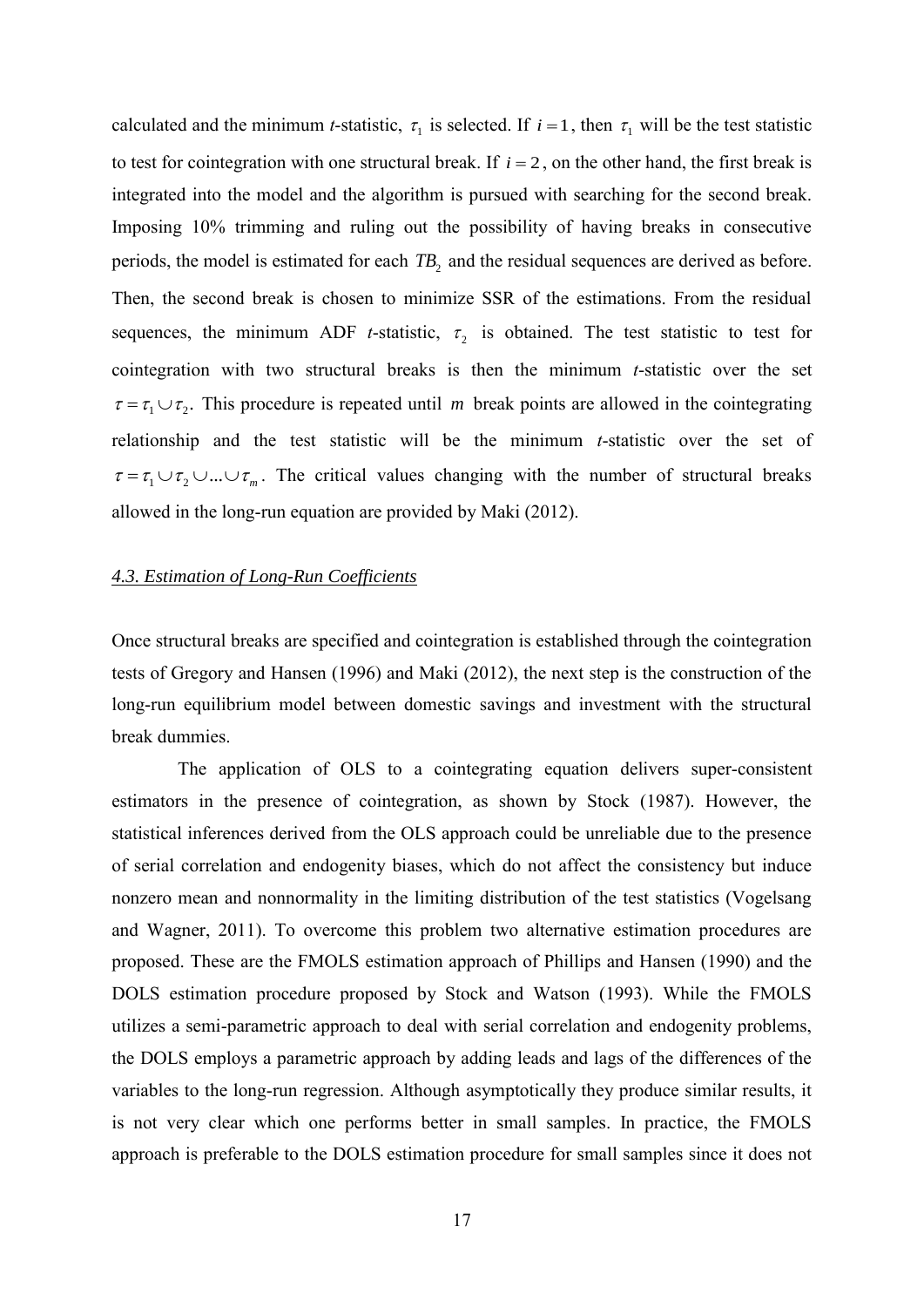reduce the degrees of freedom the way parametric approaches like the DOLS do. In our analysis, we will implement both FMOLS and DOLS procedures to derive robust statistical inference on the estimated saving retention coefficient.

#### **5. Data and Empirical Results**

To explore the existence of the FH puzzle in China we utilize gross domestic saving and gross capital formation as a percentage of GDP. Our data covers the period from 1970 to 2013 which is the widest interval available. This period includes both the gradual transition of the Chinese economy from a command economy to a market-oriented one and the 2008- 2009 global financial crises. As in many other studies investigating the FH puzzle, annual data is employed to avoid seasonality issues. All data is extracted from WDI database of the World Bank.

Taking the standard ADF and PP unit root tests as benchmarks, this chapter discusses first the results of the Zivot and Andrews (1992) one-break and Lumsdaine and Papell (1997) two-break unit root tests. Empirical findings from the cointegration tests of Gregory and Hansen (1996) and Maki (2012) are then described in the subsequent subsection. The final subsection presents the estimated long-run relationship between domestic savings and investment, which accounts for the structural breaks detected by the cointegration tests.

#### *5.1. Unit Root Test Results*

1

To investigate the FH puzzle within a cointegration framework, it is essential to establish the nonstationarity of domestic savings and investment. We initially employ two popular conventional unit root tests, ADF and PP. According to the results, both ADF and PP tests do not reject the null hypothesis of a unit root in both of the series at  $10\%$  significance level<sup>5</sup>. Given the low power of the standard ADF and PP tests in the presence of structural breaks, we continue with the unit root tests of Zivot and Andrews (1992) and Lumsdaine and Papell (1997), which allow for one and two endogenous structural breaks, respectively. In both tests, the augmentation order is chosen according to the general to specific approach at the 10% significance level with a maximum autoregressive order of 4.

 $<sup>5</sup>$  These results are standard and not presented here. They are available upon request.</sup>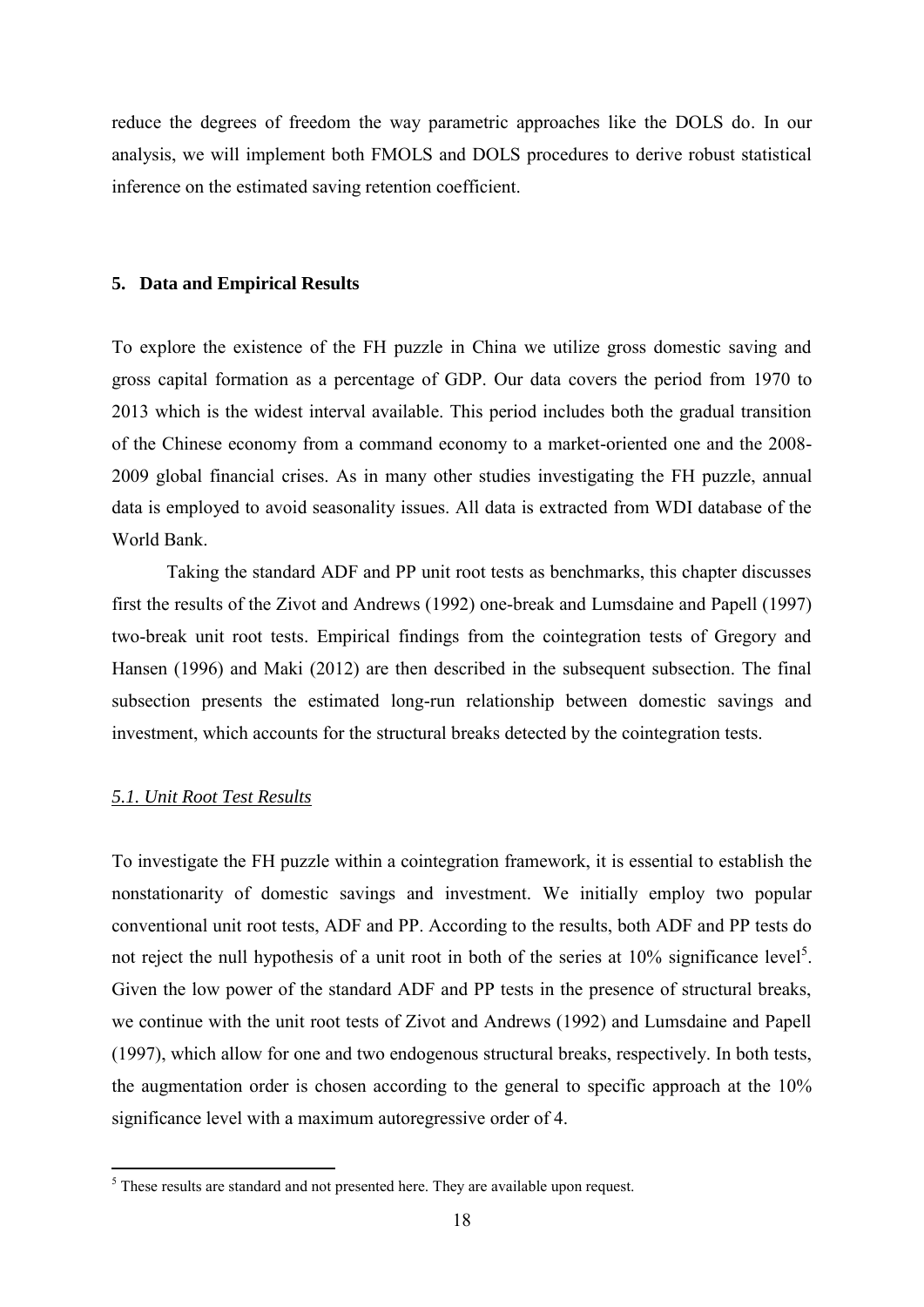As mentioned before, Zivot and Andrews (1992) propose three different models depending on whether the structural change affects the intercept or the trend term. Although there is no consensus has emerged so far regarding on which model is superior, Perron (1989) suggests that most macroeconomic time series could be sufficiently modelled by using model A or model C. Following Perron (1989), many studies (including Narayan, 2005a; Tang and Lean, 2011; Adebola and Dahalan, 2012) employ model A and model C together in their empirical analysis. Being in line with these studies, we conduct the unit root test by estimating the test regressions (5.1) and (5.3), which allow for a change in the intercept (model A) and a change both in the intercept and slope (model C), respectively. Table 1 provides the test results together with the finite sample critical values, simulated through the bootstrap procedure explained in the previous chapter. According to the results, allowing for a one-time structural break provides no additional evidence in favour of stationarity of investment and saving rates. Being consistent with ADF and PP test results, the unit root test of Zivot and Andrews (1992) reveals nonstationarity of the series.

|                  |            | Investment |            | Saving         |  |
|------------------|------------|------------|------------|----------------|--|
|                  | Model A    | Model C    | Model A    | Model C        |  |
| $T\!B$           | 1996       | 1996       | 2005       | 1998           |  |
| $\boldsymbol{k}$ |            |            | 4          | $\overline{4}$ |  |
| $t_{\alpha}$     | $-4.319$   | $-5.034$   | $-4.245$   | $-4.974$       |  |
|                  | $(-4.80)$  | $(-5.08)$  | $(-4.80)$  | $(-5.08)$      |  |
|                  | $[-6.087]$ | $[-6.574]$ | $[-6.965]$ | $[-7.188]$     |  |

**Table 1: Zivot and Andrews Unit Root Test Results**

Notes: *TB* denotes the structural break date and *k* indicates the appropriate augmentation order for the test regressions. While the values in parentheses are the asymptotic critical values provided by Zivot and Andrews (1992), exact critical values obtained from 5000 bootstrap replications are given in brackets.

Since the unit root test of Zivot and Andrews (1992) may lose power and deliver misleading results when the series are confronted with more than one break, we proceed with the test of Lumsdaine and Papell (1997). Extending model A and model C of Zivot and Andrews (1992) to model AA and model CC to allow for two endogenous breaks, equations (5.5) and (5.7) are estimated and the test results are reported in Table 2. The results corroborate those obtained from the unit root test of Zivot and Andrews (1992), concluding that both investment and saving rates exhibit nonstationary behavior.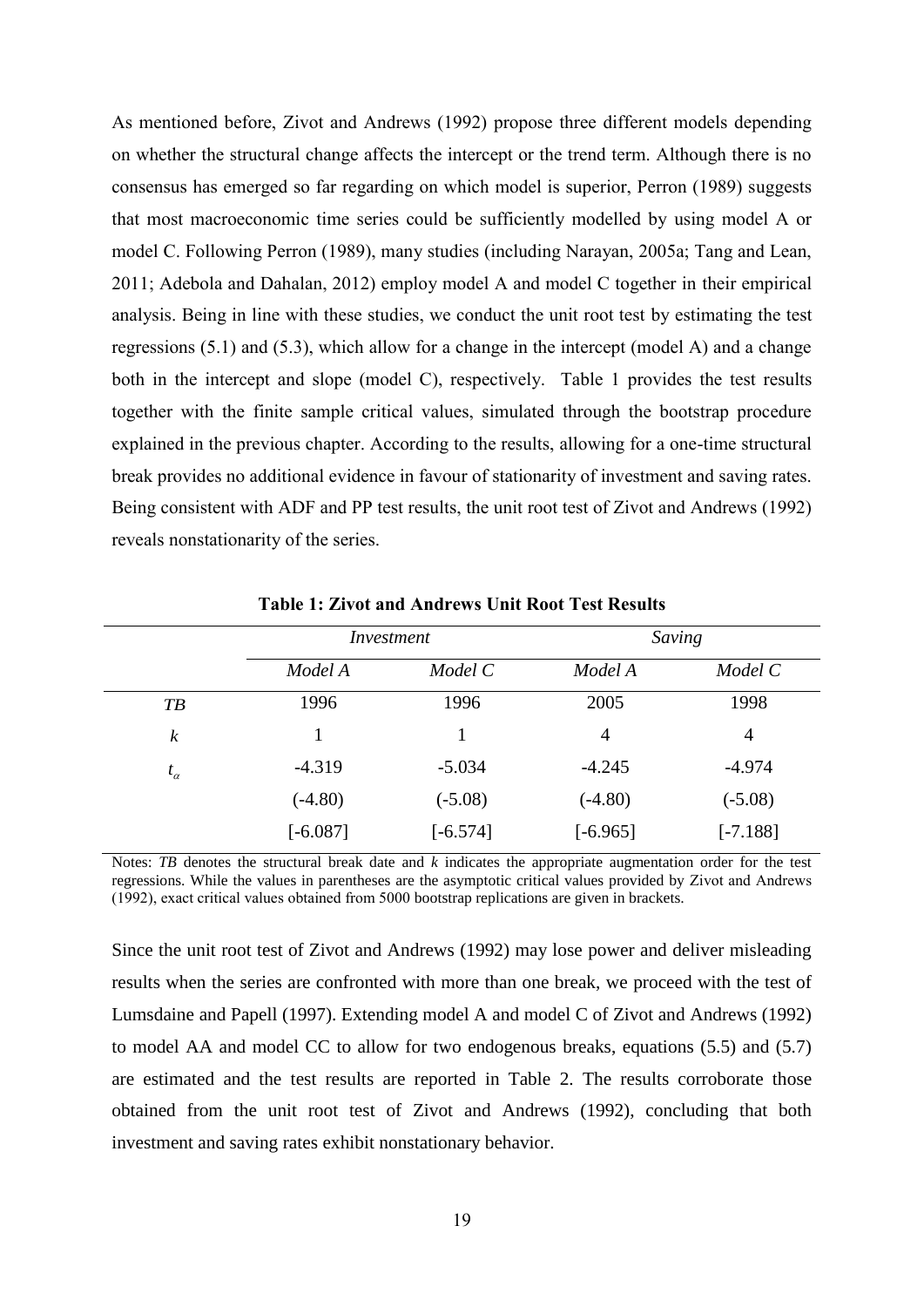|                  |            | Investment |            | Saving         |  |
|------------------|------------|------------|------------|----------------|--|
|                  | Model AA   | Model CC   | Model AA   | Model CC       |  |
| TB1              | 1988       | 1977       | 1977       | 1977           |  |
| TB <sub>2</sub>  | 1996       | 1999       | 2005       | 1998           |  |
| $\boldsymbol{k}$ |            | 3          | 4          | $\overline{4}$ |  |
| $t_{\alpha}$     | $-5.064$   | $-6.284$   | $-4.960$   | $-5.772$       |  |
|                  | $(-6.24)$  | $(-6.82)$  | $(-6.24)$  | $(-6.82)$      |  |
|                  | $[-7.046]$ | $[-7.714]$ | $[-8.104]$ | $[-7.447]$     |  |

**Table 2: Lumsdaine and Papell Unit Root Test Results**

Notes: *TB1* and *TB2* denote the structural break dates and *k* indicates the appropriate augmentation order for the test regressions. While the values in parentheses are the critical values provided by Lumsdaine and Papell (1997), exact critical values obtained from 5000 bootstrap replications are given in brackets.

#### *5.2. Cointegration Test Results*

Given nonstationarity, *I(1)* structures of investment and saving, we continue with the cointegration analysis to examine the long-run relationship between investment and saving rates. As such, we commence with the standard Engle and Granger cointegration approach and test for stationarity of the residuals of the long-run equilibrium model (5.10). To allow for a possible structural change in the cointegrating relationship and circumvent the limitations of the Engle-Granger cointegration test in the presence of a structural break, we next apply the Gregory and Hansen (1996) procedure. As discussed before, Gregory and Hansen (1996) suggest three different model specifications, which allow for level shift (5.11), level shift with trend (5.13), and regime shift (5.14). In practice, although there is no consensus on which model is superior, the regime shift model is particularly appropriate to examine the impact of a policy change on the saving-investment link. Thus, being in line with the other studies investigating the FH puzzle under policy changes and structural breaks, we employ the regime shift model (C/S) for the cointegration analysis. The model (5.14) is estimated and the test statistics  $ADF(\tau)$ ,  $Z_{\alpha}(\tau)$ , and  $Z_{\tau}(\alpha)$  together with the break points are determined as outlined in the previous chapter.

The results of the Engle-Granger and Gregory-Hansen cointegration tests are presented in Table 3. According to the results, the Engle-Granger test provides evidence for the existence of cointegration between savings and investment at 10% significance level. Accounting for a possible change in the cointegrating relationship, the Gregory and Hansen test, on the other hand, supports the existence of cointegration based on the ADF statistic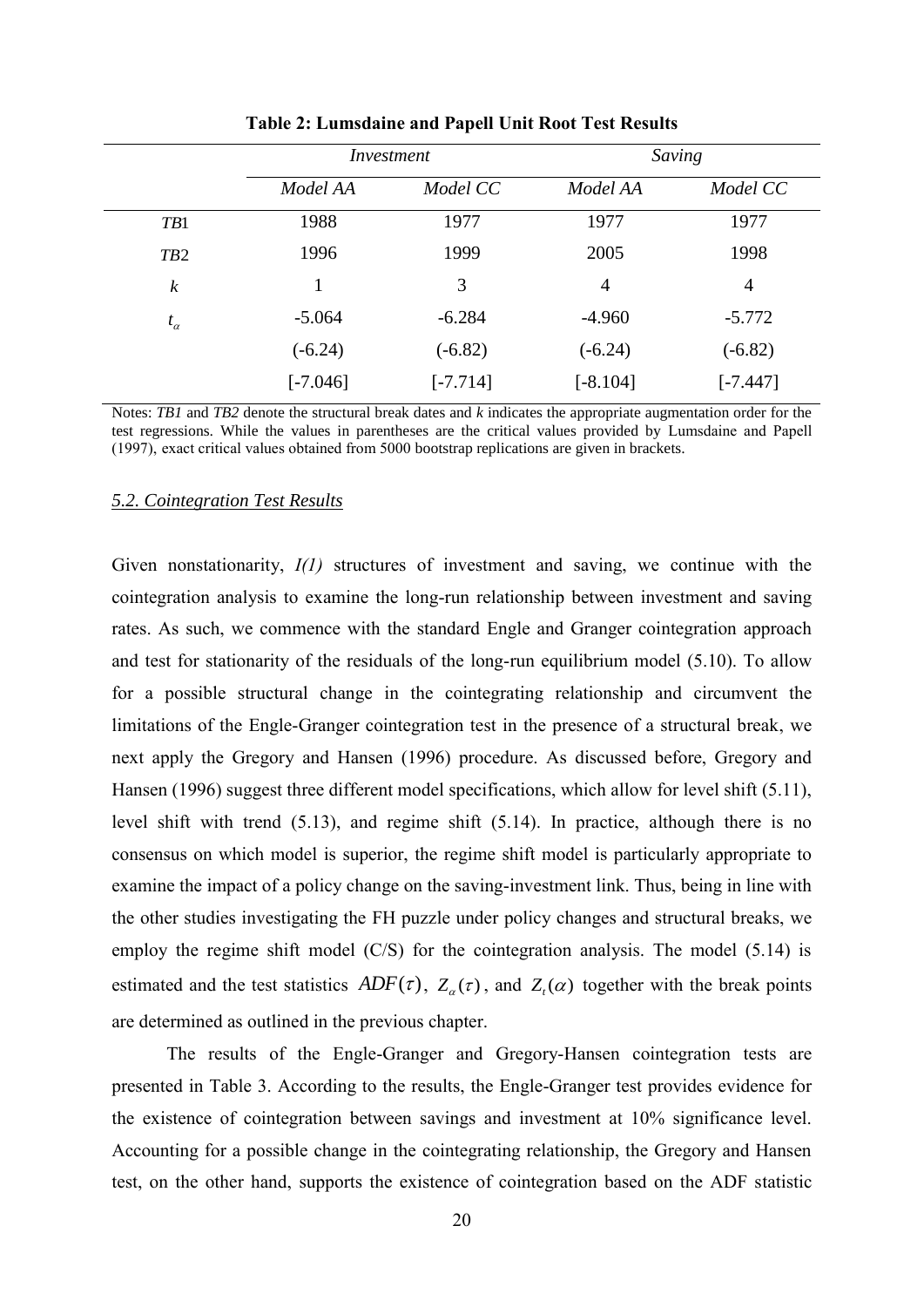only if the significance level is extended to 10 percent. The corresponding year of the structural break is found as 1994. The relatively poor evidences yielded by the cointegration tests of Engle-Granger and Gregory and Hansen (1996) may be due to the presence of the multiple breaks. Based on his Monte Carlo experiments, Maki (2012) reveals that the standard Engle-Granger test and the one-break cointegration test of Gregory and Hansen (1996) are subject to a substantial power loss when the cointegration relationship is exposed to multiple breaks.

|                       | Engle-Granger            |           | Gregory-Hansen  |                            |
|-----------------------|--------------------------|-----------|-----------------|----------------------------|
|                       | ADF                      | $ADF^*$   | $Z_{\alpha}^{}$ | $Z_{\scriptscriptstyle t}$ |
| $T\mathcal{B}$        | $\overline{\phantom{0}}$ | 1994      | 1994            | 1994                       |
| <i>Test Statistic</i> | $-3.131*$                | $-4.879*$ | $-26.074$       | $-3.969$                   |
| Critical values       |                          |           |                 |                            |
| 5%                    | $-3.46$                  | $-4.95$   | $-47.04$        | $-4.95$                    |
| $10\%$                | $-3.13$                  | $-4.68$   | $-41.85$        | $-4.68$                    |

**Table 3: Engle and Granger and Gregory and Hansen Cointegration Test Results**

Notes: While *TB* denotes the structural break date, (\*) indicates rejection of the null hypothesis of no cointegration at 10% significance level.

In order to circumvent any power loss, we proceed with the multiple-break cointegration test of Maki (2012). The test is implemented by estimating the model (5.20), which is a direct extension of the one-break regime shift model of Gregory and Hansen test to multiple breaks. The results are reported in Table 4.  $MB_i$  indicates the case where the maximum number of breaks is set equal to *i* where  $i=1,..,5$ . For each case, the previously outlined grid search procedure is implemented to find the test statistics and the break points. It appears that when we allow for one structural break, the test provides evidence for a cointegration relationship being exposed to a change after the year 1993 at 10% significance level. Integrating the possibility of a second break, on the other hand, leads to a stronger evidence for cointegration with the year of structural breaks being 1993 and 2008. The estimated break points coincide with the exchange rate regime shift from a fixed to a managed floating exchange rate regime and the 2008-2009 global financial crises. Allowing for more than two breaks, however, reveals no further evidence for the existence of cointegration and additional structural breaks.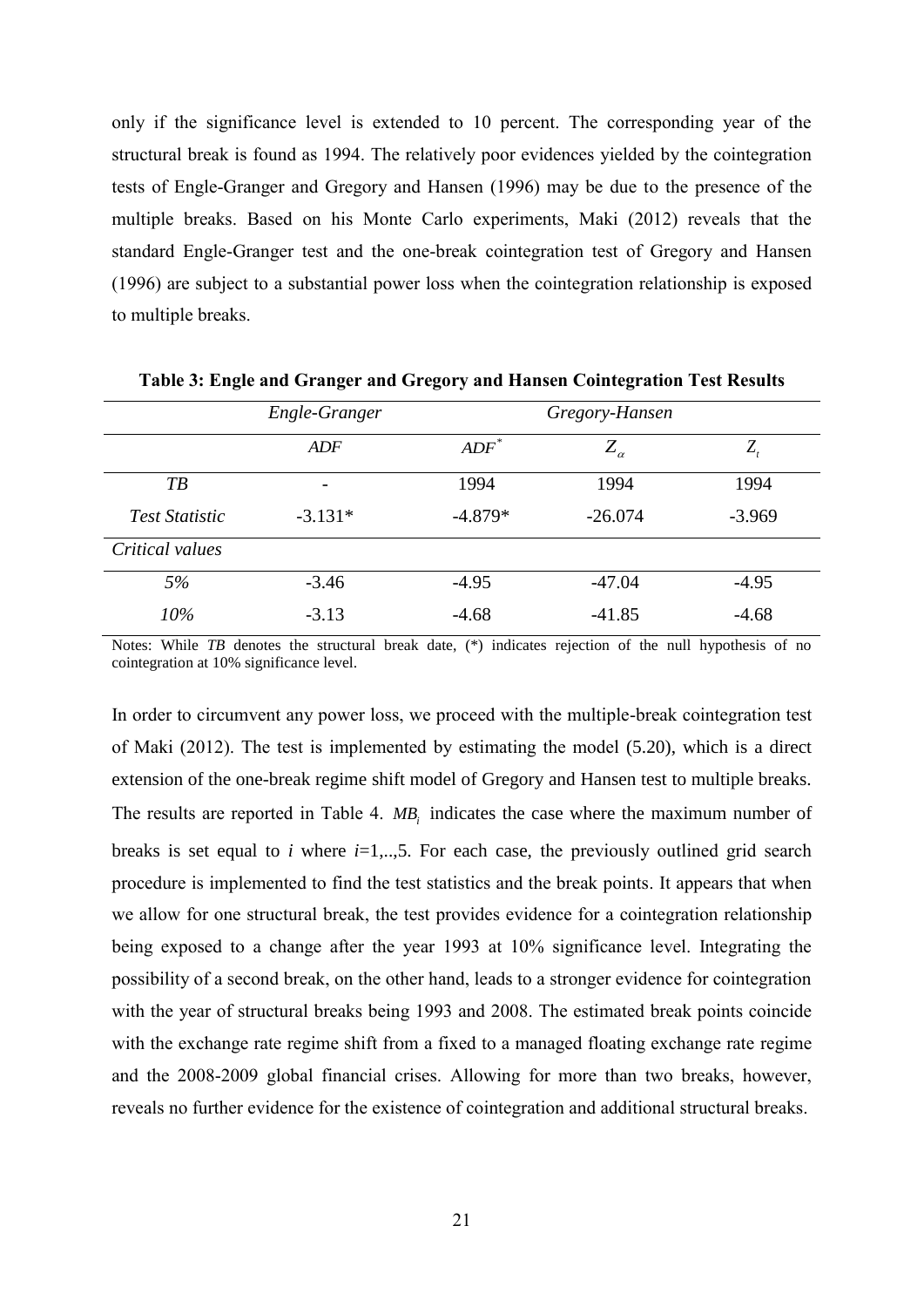|                       | $MB_1$                   | MB <sub>2</sub>          | MB <sub>3</sub> | $MB$ <sub>4</sub> | MB <sub>5</sub> |
|-----------------------|--------------------------|--------------------------|-----------------|-------------------|-----------------|
| TB1                   | 1993                     | 1993                     | 1984            | 1984              | 1978            |
| TB2                   | $\overline{\phantom{0}}$ | 2008                     | 1993            | 1993              | 1984            |
| TB <sub>3</sub>       |                          |                          | 2008            | 2004              | 1993            |
| TB4                   |                          |                          |                 | 2008              | 2004            |
| TB5                   |                          | $\overline{\phantom{0}}$ | -               | -                 | 2008            |
| <b>Test Statistic</b> | $-4.879*$                | $-5.453**$               | $-5.358$        | $-5.651$          | $-5.852$        |
| Critical values       |                          |                          |                 |                   |                 |
| 5%                    | $-4.895$                 | $-5.363$                 | $-5.703$        | $-6.011$          | $-6.057$        |
| 10%                   | $-4.626$                 | $-5.070$                 | $-5.402$        | $-5.723$          | $-6.357$        |

**Table 4: Maki Cointegration Test Results**

Notes: Critical values are extracted from Maki (2012). (\*\*) and (\*) denote rejection of the null hypothesis of no cointegration at 5% and 10% significance levels, respectively.

#### *5.3. Long-Run Coefficient Estimation Results*

Having established the existence of cointegration, we continue with the estimation of the cointegrating equation (5.20) with the structural break dummies for the years 1993 and 2008 to observe how the detected break points affect the relationship between domestic savings and investment in China. In this sense, we adopt the FMOLS and DOLS estimation procedures, which account for serial correlation and endogenity problems. While FMOLS is performed using the Bartlett Kernel with Newey-West bandwidth, DOLS is implemented with leads and lags determined according to AIC. Table 5 presents estimates of the saving retention coefficient.

|            | <b>DOLS</b>               | <b>FMOLS</b>              |
|------------|---------------------------|---------------------------|
| $S_{t}$    | $0.970***$<br>(9.486)     | $0.996***$<br>(10.687)    |
| $D93, S_t$ | $-0.426***$<br>$(-2.921)$ | $-0.436***$<br>$(-3.102)$ |
| $D08, S_t$ | $0.083***$<br>(3.230)     | $0.082***$<br>(3.452)     |

**Table 5: Estimation of the Saving Retention Coefficient**

Notes: Numbers in parentheses denote *t*-statistics and  $D93<sub>t</sub>$  and  $D08<sub>t</sub>$  are the impulse dummies taking the value 1 if  $(t > 1993)$  and  $(t > 2008)$ , respectively, and 0 otherwise. (\*\*\*) denotes statistical significance of the estimator at 1% significance level.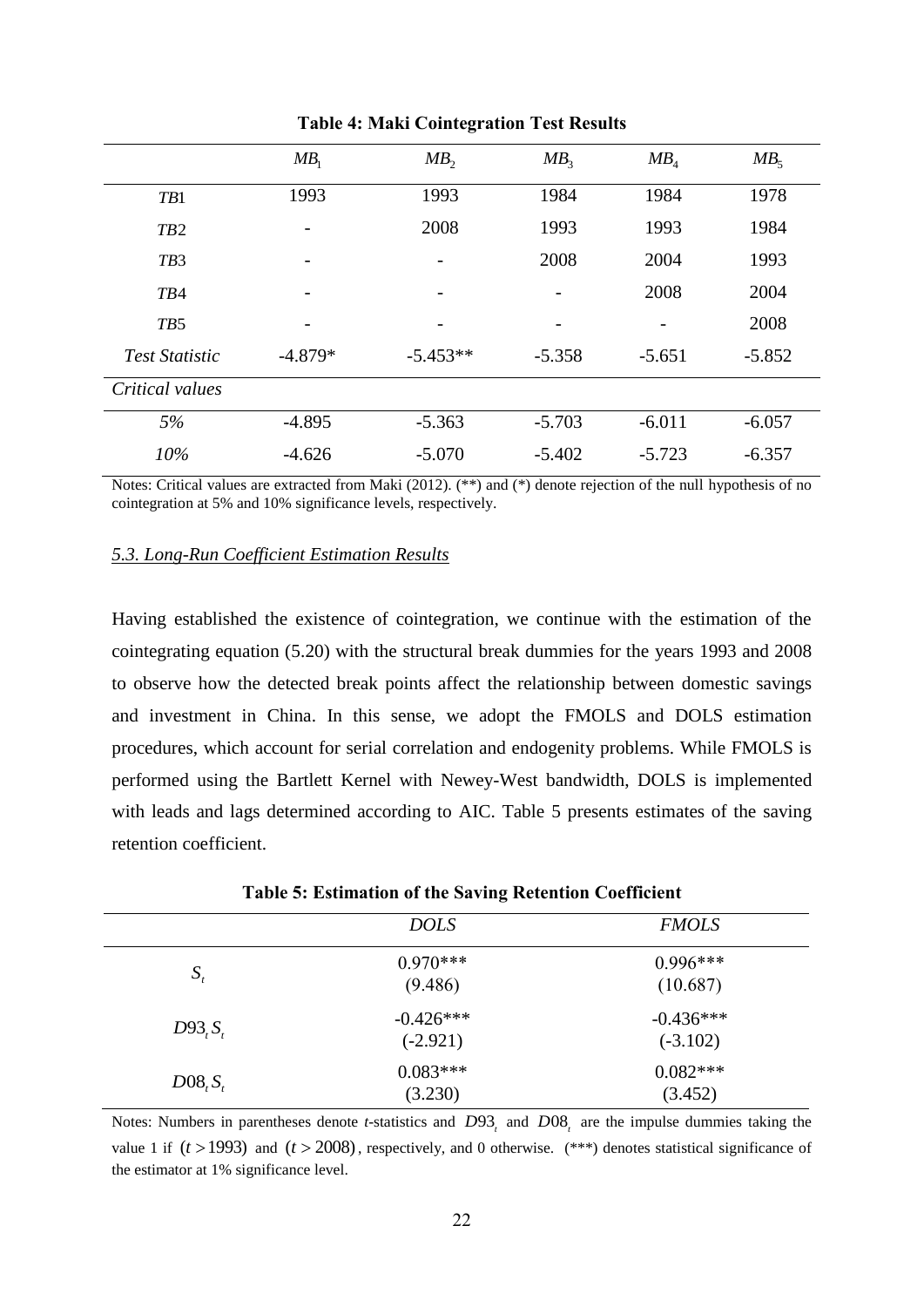It is seen that the results obtained from the DOLS procedure are almost identical to those of the FMOLS, confirming the robustness of the results<sup>6</sup>. According to the DOLS (FMOLS) the saving retention coefficient is 0.970 (0.996) over the period 1970-1993, which corresponds to the period of fixed exchange rate regime. With this finding it appears that the vast majority of incremental saving is retained within the country to finance the domestic investment. Following the interpretation of FH, this high correlation between investment and saving is an evidence for low capital mobility, which is not surprising given the relatively low FDI in China during the 1970-1993 period, as illustrated in Figure 2. A similar high correlation under fixed exchange rate is also observed by Narayan (2005a) for China.

Over the period of 1994-2008, however, it seems that the relationship between savings and investment has weakened with the saving retention coefficient being equal to 0.544 and 0.560 according to the DOLS and FMOLS procedures, respectively. Given that the regime of fixed exchange rate gave way to the managed floating exchange rate regime in 1994, the substantial decline in the saving retention coefficient is not surprising. As argued by De Paula (2007), the management of fixed exchange rate regime requires capital control system on both inflows and outflows mainly through the prohibitions and quantitative restrictions to protect the country against the risks associated with the fluctuations in international capital movements. Under a flexible exchange rate regime, on the other hand, the restrictions on capital flows across the borders are relaxed, the degree of financial integration with the global economy increases and a broad movement towards liberalization of capital account is observed (Corbin, 2001; Özmen and Parmaksız, 2003b; De Paula, 2007). Hence, domestic investment could be financed by foreign saving as well, which in turn could induce a substantial decline in the saving retention coefficient, as observed in our case.

Our DOLS (FMOLS) estimation results reveal further an increase in the correlation between savings and investment with the saving retention coefficient being 0.627 (0.642) after the global financial crisis of 2008-2009. Due to the rapid integration with the world economy and high dependency on the external market, the Chinese economy is quite vulnerable to external shocks. With the global financial crisis of 2008-2009, the country's upward trend of global trade was interrupted due to the dramatic fall in external demand caused by the protectionist measures imposed by the major trade partners, EU countries and the US (Yongding, 2008). To be more specific, Chinese exports plummeted by 16% from 2008 to 2009, while the FDI flows to China decreased by 12% within the same period.

1

<sup>&</sup>lt;sup>6</sup> We checked for the sensitivity of the results to alternative bandwidths and leads and lags, estimates of the coefficients underwent only minor changes, and the major conclusions remained unaltered.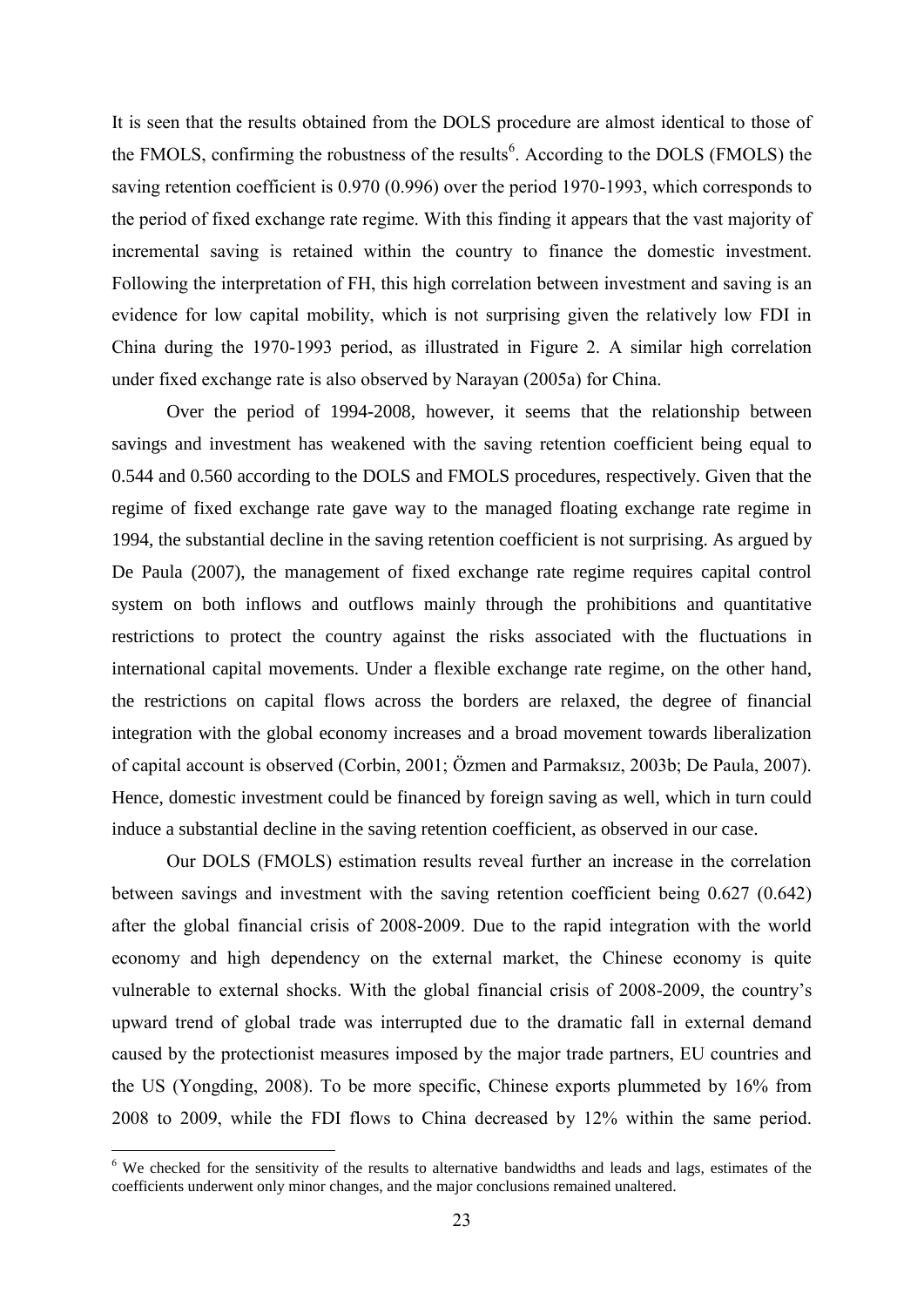Accordingly, Chinese economic growth rate fell from 14.2% to 9.2%. To dilute the effects of the global financial crisis, China boosted domestic demand by a massive, investment-heavy stimulus package in conjunction with a vast credit expansion (Burdekin et al., 2012). Furthermore, as a policy response to the financial crisis, the Chinese government implemented various interventions, which involves export restrictions, discriminatory national standards, and restrictions on the cross-border movement of capital (Erixon and Sally, 2010). Given these protectionist policies, it is not surprising to observe an increase in the correlation between Chinese domestic savings and investment. In the existing literature, similar findings are observed by Trunin and Zubarev (2013) for OECD and developing countries and Choudhry et al. (2014) for both EU and non-EU states with the outbreak of the global financial crisis.

Overall, our results suggest that the Chinese economy is in conformity with the FH hypothesis over the 1970-1993 fixed exchange rate period. During the period 1994-2013, however, the FH puzzle exists in a weak form with a low saving retention coefficient, though a slight but significant increase is observed with the global financial crisis of 2008-2009.

#### **6. Conclusion**

This study investigates the validity of the Feldstein-Horioka puzzle for the case of China over the period between 1970 and 2013. During the study period, the Chinese economy has experienced a fundamental change towards a market-oriented economy with far-reaching reforms including decentralization of economy, trade liberalization, and exchange rate regime changes. Our aim is to account for the possible structural breaks in the saving-investment association arising from those policy changes. In this respect, along with the conventional methodologies, we employ the cointegration tests of Gregory and Hansen (1996) and Maki (2012) to endogenously identify the structural breaks.

Application of the one-break cointegration test of Gregory and Hansen (1996) delivers relatively poor evidence for cointegration between domestic savings and investment. The multiple-break cointegration test of Maki (2012), on the other hand, strongly justifies the existence of cointegration and reveals that the cointegrating relationship has changed twice during the period of study. The first structural break in 1993 coincides with the exchange rate regime shift from a fixed to a managed floating exchange rate regime, while the second structural break in 2008 can be attributed to the 2008-2009 global financial crises.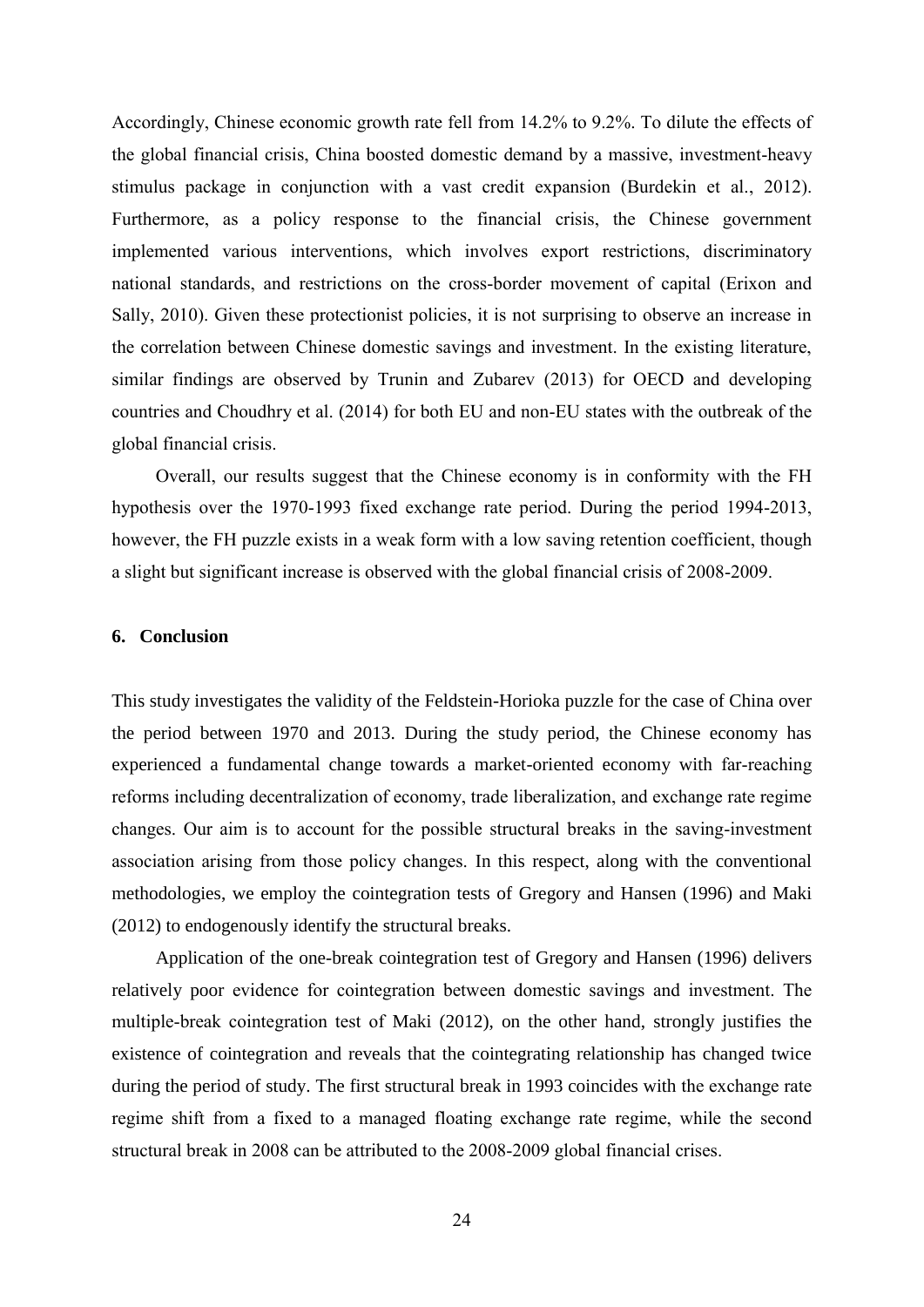Consequent estimation of the cointegrating equation with the observed structural breaks uncovers further that the saving retention coefficient is almost unitary over the 1970-1993 fixed exchange rate period. This finding is quite consistent with the characteristics of the prevailing fixed exchange rate regime and the Feldstein-Horioka hypothesis. With the implementation of the managed floating exchange rate system in 1994, however, it is seen that the relationship between savings and investment has weakened with a substantial decline in the saving retention coefficient. It is not surprising to attain such a result over the period 1994-2008, which is characterized with free capital flows and high financial integration with the global economy. Our results reveal further that the association between saving and investment has experienced a slight increase after 2008, which coincides with the worldwide protectionist policies adopted in the depth of the 2008-2009 global financial crises. To conclude, our empirical findings suggest that the Feldstein-Horioka argument is not a puzzle over the period 1970-1993. However, a weak form of the puzzle still exists during the period 1994-2013.

#### **References**

Adebola, S. S. and Dahalan, J. (2012). "Capital Mobility: An Application of Savings-Investment Link for Tunisia". *International Journal of Economics and Financial Issues,* 2, 1- 11.

Adedeji, O. and Thornton, J. (2008). "International Capital Mobility: Evidence from Panel Cointegration Tests". *Economic Letters,* 99, 349-352.

Alexakis, P. and Apergis, N. (1994). "The Feldstein-Horioka Puzzle and Exchange Rate Regimes: Evidence from Cointegration Tests". *Journal of Policy Modeling,* 16, 459-472.

Apergis, N. and Tsoumas, C. (2009). "A Survey of the Feldstein-Horioka Puzzle: What Has Been Done and Where We Stand". *Research in Economics,* 63, 64-76.

Bangake, C. and Eggoh, J. C. (2011). "The Feldstein-Horioka Puzzle in African Countries: A Panel Cointegration Analysis". *Econometric Modelling,* 28, 939-947.

Baxter, M. and Crucini, M. J. (1993). "Explaining Saving-Investment Correlations". *The American Economic Review,* 83, 416-436.

Bordoloi, S. and John, J. (2011). "Are Saving and Investment Cointegrated? A Cross Country Analysis". *Reserve Bank of India Occasional Papers* 32*.*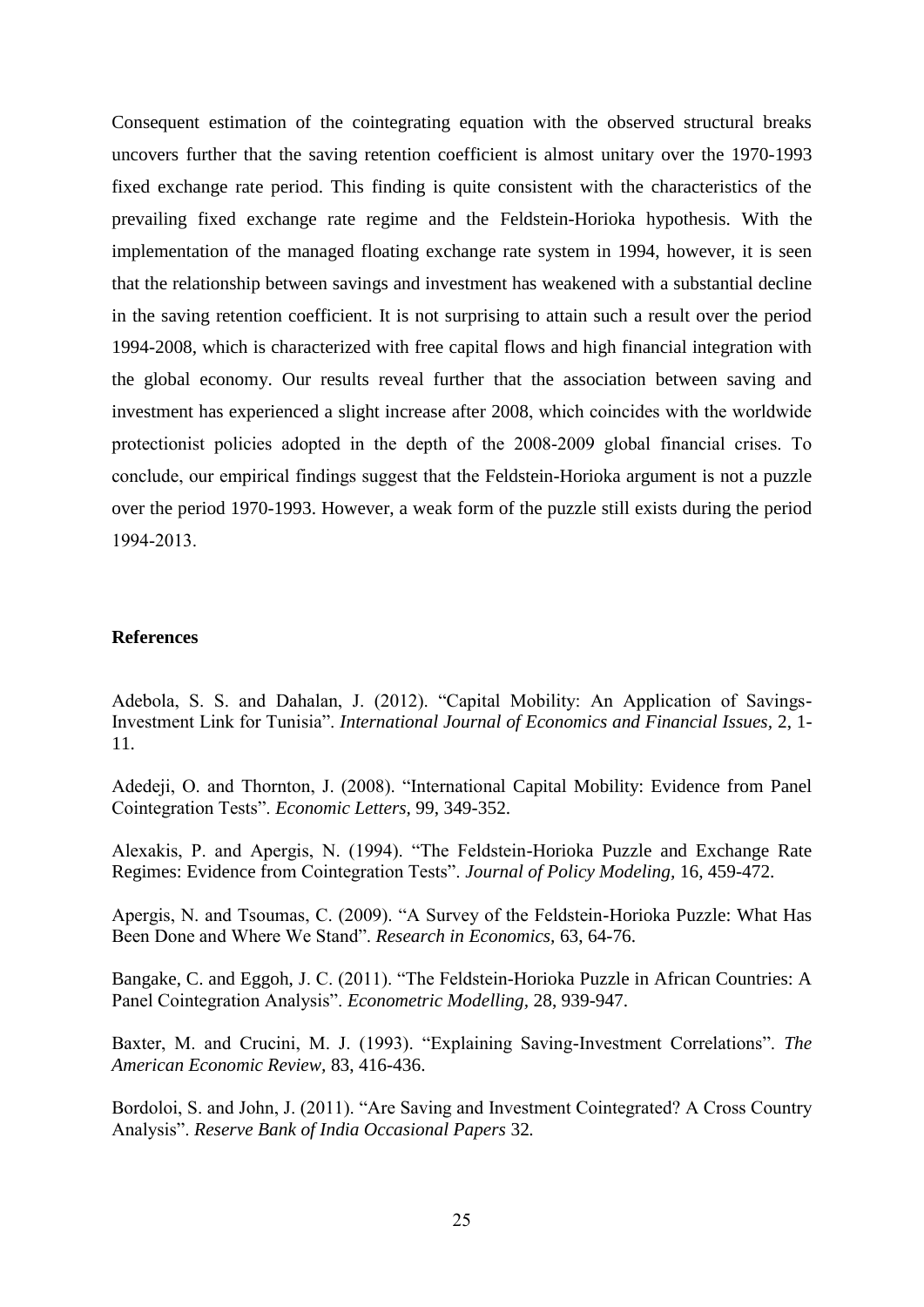Burdekin, R. C. K., Barth, J. R. and Song, F. M. (2012). "China after the Global Financial Crisis". *Economics Research International,* 2012, 1-3.

Campos, J., Ericsson, N. R. and Hendry, D. F. (1996). "Cointegration Tests in the Presence of Structural Breaks". *Journal of Econometrics,* 70, 187-220.

Caporale, G. M., Panopoulou, E. and Pittis, N. (2005). "The Feldstein-Horioka Puzzle Revisited: A Monte Carlo Study". *Journal of International Money and Finance,* 24, 1143- 1149.

Chakrabarti, A. (2006). "The Saving-Investment Relationship Revisited: New Evidence From Multivariate Heterogeneous Panel Cointegration Analyses". *Journal of Comparative Economics,* 34, 402-419.

Choudhry, T., Jayasekera, R., Kling, G. (2014). "The Global Financial Crisis and the European Single Market: The End of Integration?" *Journal of International Money and Finance,* 49, 191-196.

Coakley, J. and Kulasi, F. (1997). "Cointegration of Long Span Saving and Investment". *Economic Letters,* 54, 1-6.

Coakley, J., Kulasi, F. and Smith, R. (1996). "Current Account Solvency and the Feldstein-Horioka Puzzle". *The Economic Journal,* 106, 620-627.

Coakley, J., Kulasi, F. and Smith, R. (1998). "The Feldstein-Horioka Puzzle and Capital Mobility: A Review". *International Journal of Finance and Economics,* 3, 169-188.

Coiteux, M. and Olivier, S. (2000). "The Saving Retention Coefficient in the Long Run and in the Short Run: Evidence From Panel Data". *Journal of International Money and Finance,*  19, 535-548.

Corbin, A. (2001). "Country Specific Effect in the Feldstein-Horioka Paradox: A Panel Data Analysis". *Economic Letters,* 72, 297-302.

De Paula, L. F. (2007). "Financial Liberalisation, Exchange Rate Regime and Economic Performance in BRICs Countries". *Economia Internacional,* 6, 1-20.

De Vita, G. and Abbott, A. (2002). "Are Saving and Investment Cointegrated? An ARDL Bounds Testing Approach". *Economic Letters,* 77, 293-299.

Erixon, F. and Sally, R. (2010). "Trade, Globalisation and Emerging Protectionism Since the Crisis". *European Centre for International Political Economy Working Paper* 02/2010.

Feldstein, M. (1983). "Domestic Saving and International Capital Movements in the Long Run and the Short Run". *European Economic Review,* 21, 331-353.

Feldstein, M. and Bacchetta, P. (1989). "National Saving and International Investment". *National Bureau of Economic Research Working Paper* 3164.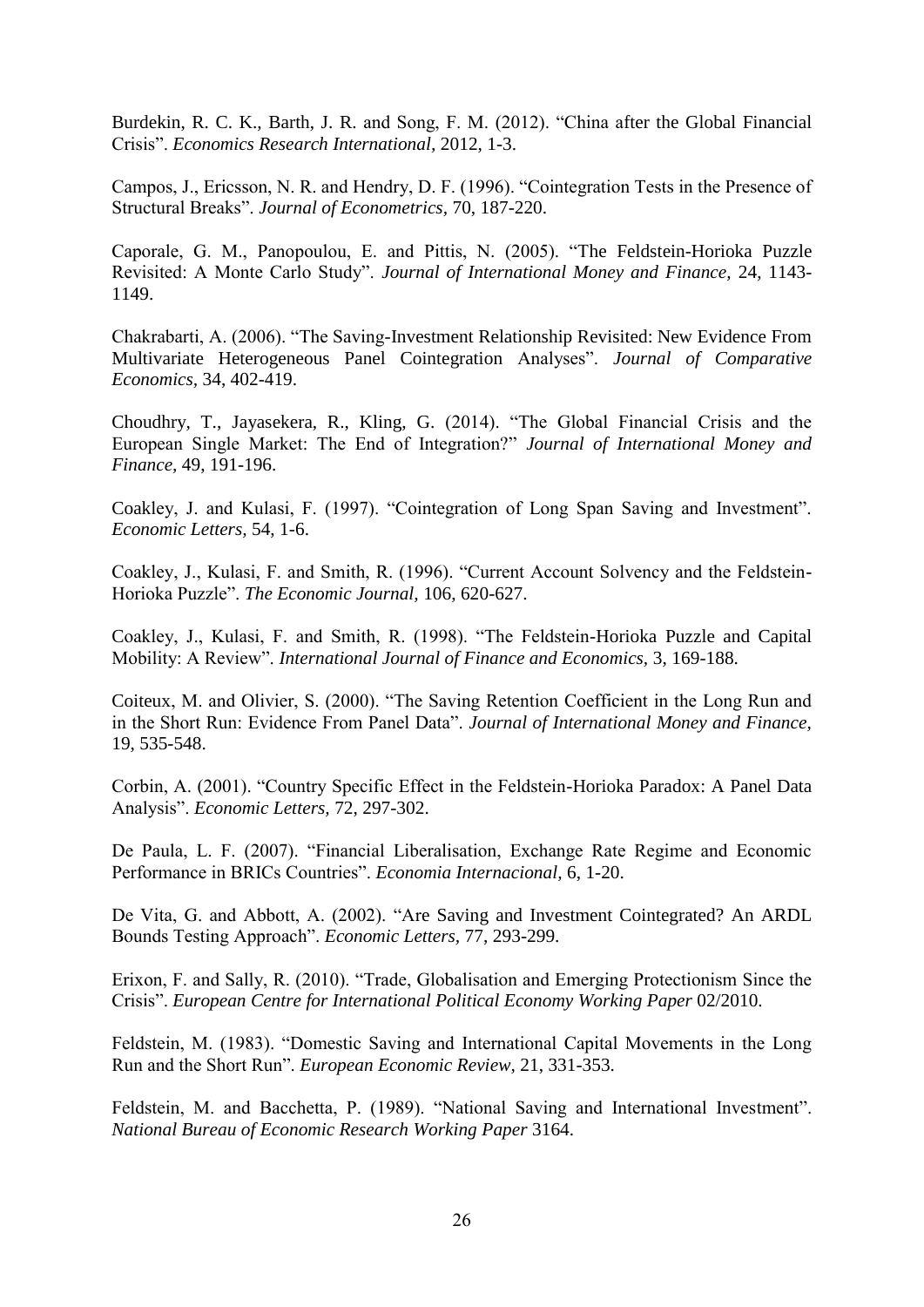Feldstein, M. and Horioka, C. (1980). "Domestic Saving and International Capital Flows". *The Economic Journal,* 90, 314-329.

Frankel, J. A., Dooley, M. and Mathieson, D. (1986). "International Capital Mobility in Developing Countries vs. Industrial Countries: What Do Saving-Investment Correlations Tell Us?". *National Bureau of Economic Research Working Paper* 2043.

Gregory, A. W. and Hansen, B. E. (1996). "Residual-Based Tests for Cointegration in Models with Regime Shifts". *Journal of Econometrics,* 70, 99-126.

Gregory, A. W., Nason, J. M. and Watt, D. G. (1996). "Testing for Structural Breaks in Cointegrated Relationships". *Journal of Econometrics,* 71, 321-341.

Guijun, L. and Schramm, R. M. (2003). "China's Foreign Exchange Policies Since 1979: A Review of Developments and an Assessment". *China Economic Review,* 14, 246-280.

Ho, T. W. (2000). "Regime-Switching Investment-Saving Correlation and International Capital Mobility". *Applied Economics Letters,* 7, 619-622.

Ho, T. W. (2003). "The Saving-Retention Coefficient and Country-Size: The Feldstein-Horioka Puzzle Reconsidered". *Journal of Macroeconomics,* 25, 387-396.

Huang, H. and Wang, S. (2004). "Exchange Rate Regimes: China's Experience and Choices". *China Economic Review,* 15, 336-342.

Hussein, K. A. (1998). "International Capital Mobility in OECD Countries: The Feldstein-Horioka Puzzle Revisited". *Economic Letters,* 59, 237-242.

Jansen, W. J. (2000). "International Capital Mobility: Evidence from Panel Data". *Journal of International Money and Finance,* 19, 507-511.

Kejriwal, M. (2008). "Cointegration with Structural Breaks: An Application to the Feldstein-Horioka Puzzle". *Studies in Nonlinear Dynamics and Econometrics,* 12, 1-37.

Kellard, N. (2006). "On the Robustness of Cointegration Tests When Assessing Market Efficiency". *Finance Research Letters,* 3, 57-64.

Ketenci, N. (2012). "The Feldstein-Horioka Puzzle and Structural Breaks: Evidence From EU Members". *Economic Modelling,* 29, 262-270.

Kim, H., Oh, K. and Jeong, C. (2005). "Panel Cointegration Results on International Capital Mobility in Asian Economies". *Journal of International Money and Finance,* 24, 71-82.

Kollias, C., Mylonidis, N. and Paleologou, S. (2008). "The Feldstein-Horioka Puzzle Across EU Members: Evidence from the ARDL Bounds Approach and Panel Data". *International Review of Economics and Finance,* 17, 380-387.

Krol, R. (1996). "International Capital Mobility: Evidence from Panel Data". *Journal of International Money and Finance,* 15, 467-474.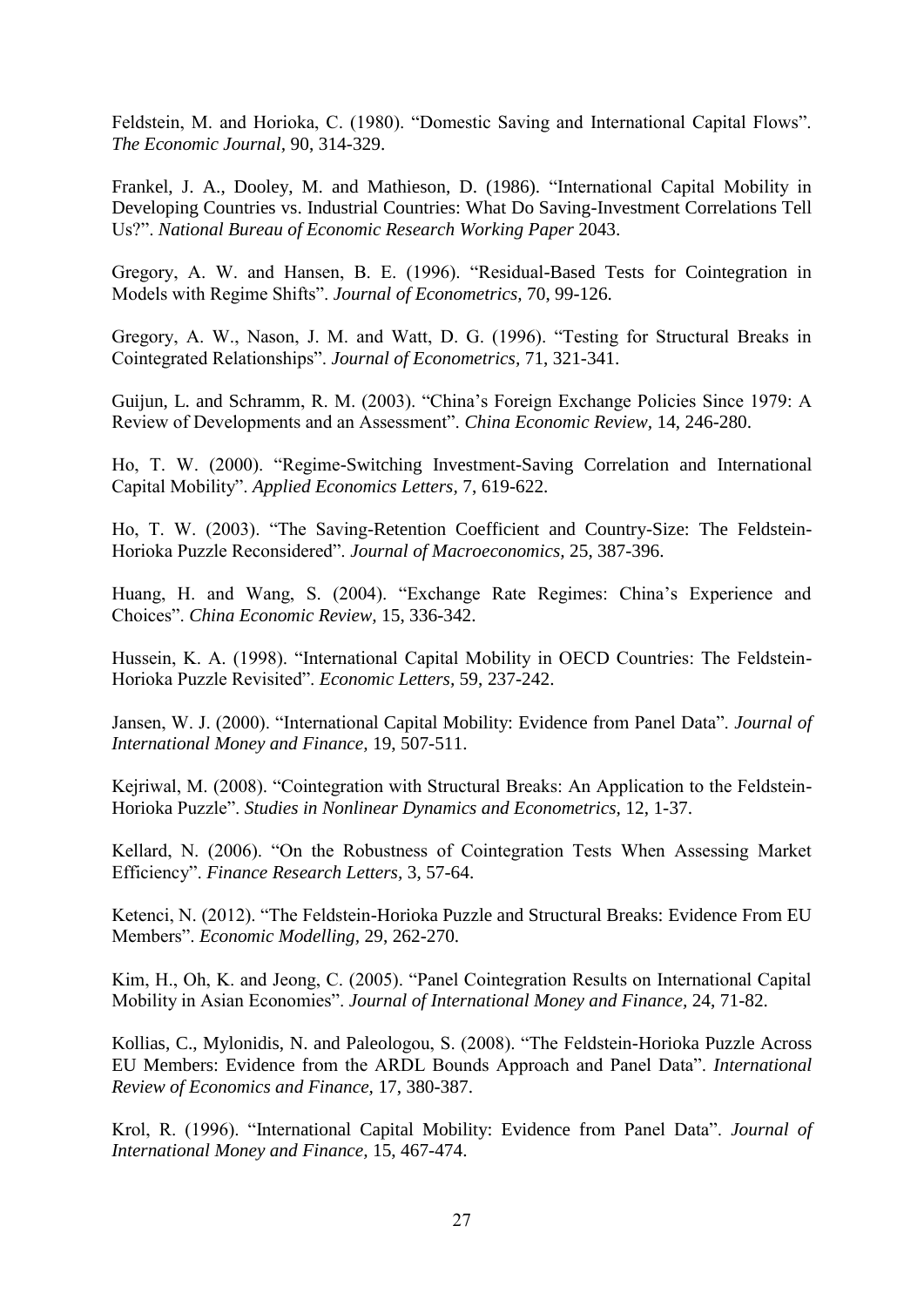Lemmen, J. J. G. and Eijfinger, S. C. W. (1995). "The Quantity Approach to Financial Integration: The Feldstein-Horioka Criterion Revisited". *Open Economies Review,* 6, 145- 165.

Leybourne, S. J., Mills, T. C. and Newbold, P. (1998). "Spurious Rejections by Dickey-Fuller Tests in the Presence of a Break under the Null". *Journal of Econometrics,* 87, 191-203.

Leybourne, S. J. and Newbold, P. (2003). "Spurious Rejections by Cointegration Tests Induced by Structural Break". *Applied Economics,* 35, 1117-1121.

Lumsdaine, R. L. and Papell, D. H. (1997). "Multiple Trend Breaks and the Unit Root Hypothesis", *Review of Economics and Statistics,* 79, 212-218.

Maki, D. (2012). "Tests for Cointegration Allowing for an Unknown Number of Breaks", *Economic Modelling,* 29, 2011-2015.

Mastroyiannis, A. (2007). "Current Account Dynamics and the Feldstein and Horioka Puzzle: the Case of Greece". *The European Journal of Comparative Economics,* 4, 91-99.

Miller, S. M. (1988). "Are Saving and Investment Cointegrated?" *Economics Letters,* 27, 31- 34.

Morrison, W. M. (2006). "China's Economic Conditions". *Congressional Research Service Report.*

Morrison, W. M. (2009). "China and the Global Financial Crisis: Implications for the United States". *Congressional Research Service Report.*

Morrison, W. M. (2014). "China's Economic Rise: History, Trends, Challenges, and Implications for the United States". *Congressional Research Service Report.*

Morrison, W. M. and Labonte, M. (2013). "China's Currency Policy: An Analysis of the Economic Issues". *Congressional Research Service Report.*

Murthy, N. R. V. (2009). "The Feldstein-Horioka Puzzle in Latin American and Caribbean Countries: A Panel Cointegration Analysis". *Journal of Economics and Finance,* 33, 176- 188.

Narayan, P. K. (2005a). "The Saving and Investment Nexus for China: Evidence from Cointegration Tests". *Applied Economics,* 37, 1979-1990.

Narayan, P. K. (2005b). "The Relationship Between Saving and Investment for Japan". *Japan and the World Economy,* 17, 293-309.

Narayan, P. K. and Narayan, S. (2010). "Testing for Capital Mobility: New Evidence From a Panel of G7 Countries". *Research in International Business and Finance,* 24, 15-23.

Obstfeld, M. and Rogoff, K. (1995). "The Intertemporal Approach to the Current Account". *Handbook of International Economics,* 3, 1731-1799.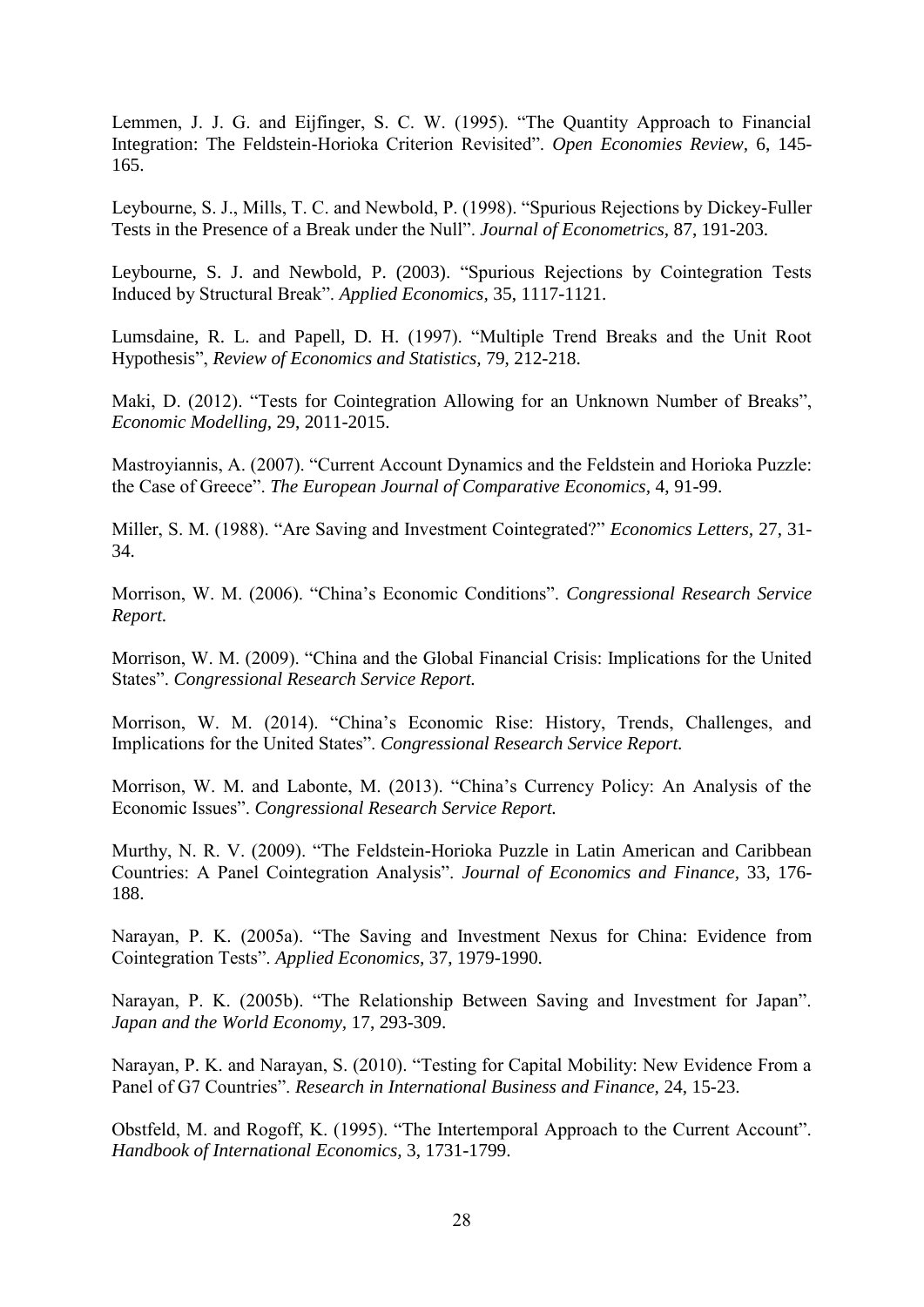Özmen, E. and Parmaksız, K. (2003a). "Policy Regime Change and the Feldstein-Horioka Puzzle: the UK Evidence". *Journal of Policy Modeling,* 25, 137-149.

Özmen, E. and Parmaksız, K. (2003b). "Exchange Rate Regimes and the Feldstein-Horioka Puzzle: the French Evidence". *Applied Economics,* 35, 217-222.

Payne, J. E. (2005). "Savings-Investment Dynamics in Mexico". *Journal of Policy Modeling,*  27, 525-534.

Pelagidis, T. and Mastroyiannis, T. (2003). "The Saving-Investment Correlation in Greece, 1960-1997: Implications for Capital Mobility". *Journal of Policy Modeling,* 25, 609-616.

Pelgrin, F. and Schich, S. (2008). "International Capital Mobility: What Do National Saving-Investment Dynamics Tell Us?". *Journal of International Money and Finance,* 27, 331-344.

Perron, P. (1989). "The Great Crash, the Oil Price Shock and the Unit Root Hypothesis". *Econometrica,* 57, 1361-1401.

Phillips, P. C. B. (1987). "Time Series Regression with a Unit Root". *Econometrica,* 55, 277- 301.

Phillips, P. C. B. and Hansen, B. E. (1990). "Statistical Inference in Instrumental Variables Regression with I(1) Processes". *Review of Economic Studies,* 57, 99-125.

Rumbaugh, T. and Blancher, N. (2004). "International Trade and the Challenges of WTO Accession". *IMF Occasional Paper* 232*.*

Sarno, L. and Taylor, M. P. (1998). "Exchange Controls, International Capital Flows and Saving-Investment Correlations in the UK: An Empirical Investigation". *Weltwirtschaftliches Archiv,* 134, 69-98.

Sen, A. (2003). "On Unit-Root Tests When the Alternative is a Trend-Break Stationary Process". *Journal of Business and Economic Statistics,* 21, 174-184.

Sinn, S. (1992). "Saving-Investment Correlations and Capital Mobility: On the Evidence from Annual Data". *The Economic Journal,* 102, 1162-1170.

Stock, J. H. (1987). "Asymptotic Properties of Least Squares Estimators of Cointegrating Vectors". *Econometrica,* 55, 1035-1056.

Stock, J. H. and Watson, M. W. (1993). "A Simple Estimator of Cointegrating Vectors in Higher Order Integrated Systems". *Econometrica,* 61, 783-820.

Summers, L. H. (1988). "Tax Policy and International Competitiveness". *Chicago University Press,* Chicago.

Tang, C. F. and Lean, H. H. (2011). "Revisit Feldstein-Horioka Puzzle: Evidence from Malaysia". *Economics Bulletin,* 31, 2237-2249.